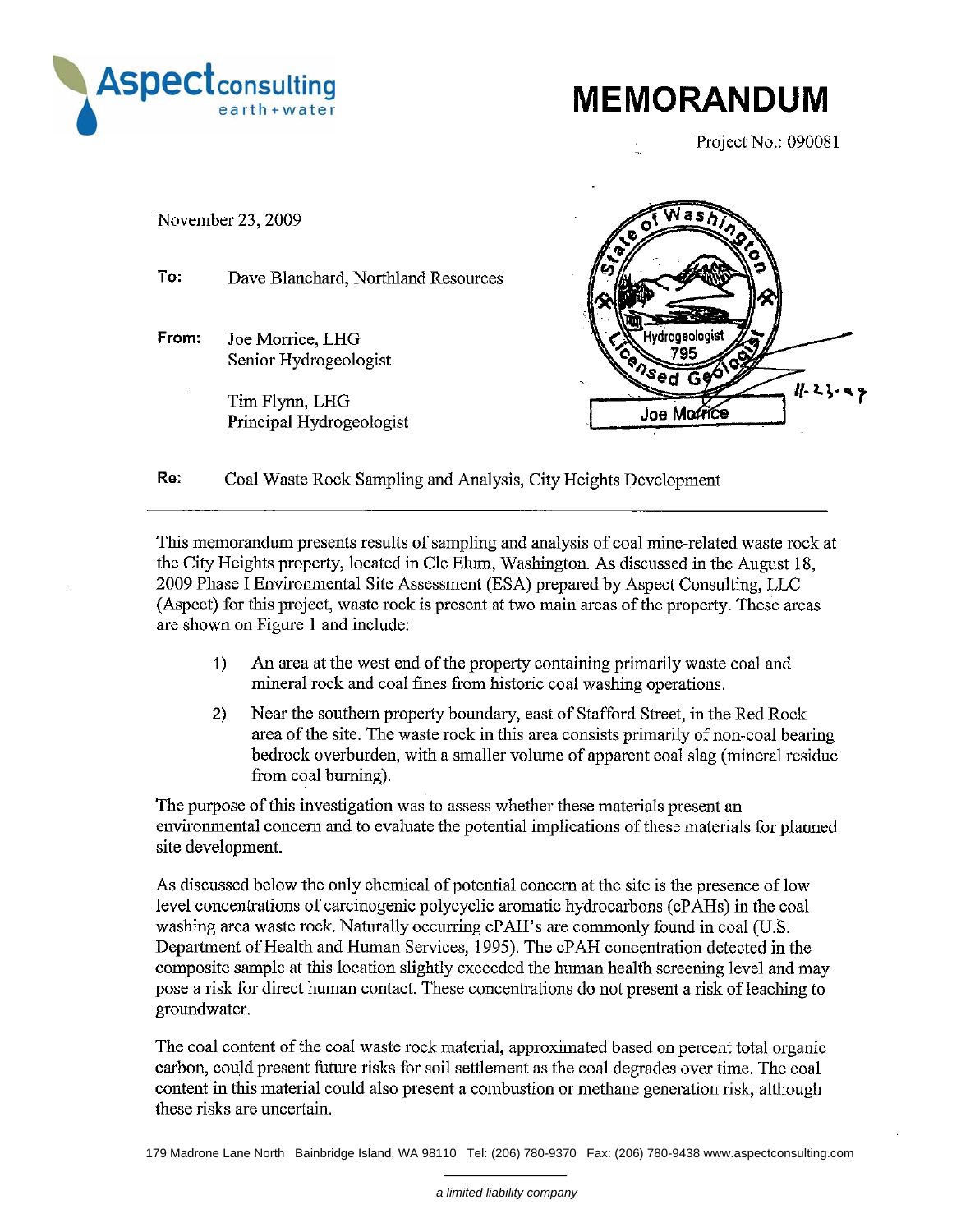Potential mitigation measures for the coal washing area waste rock include excavation and landfill disposal of this material, or compaction, grading, and capping with clean, non-coal bearing soil followed by revegetation. The potential for methane generation beneath any structures could be mitigated by installation of passive venting systems. Measures to address potential future settlement would need to be addressed as part of a geotechnical evaluation and engineering design.

The following sections document the completed scope of work, compare laboratory analytical results to relevant regulatory screening levels, and provide our conclusions and recommendations.

## **Completed Scope of Work**

On September 21, 2009 Aspect Consulting collected one representative sample of each of the three waste rock materials. Samples were collected as composite samples. In the coal washing area samples were collected using a hand auger. Materials in the Red Rock area were too coarse to use a hand auger, and samples were collected from hand dug pits.

The sample from the coal washing area was composited from four locations. Materials observed at these locations consisted of:

- slightly moist to very moist, dark gray to black silt and clay; and
- dry, black, angular, fine to medium coal and mineral gravelly, sandy silt.

The waste rock sample from the Red Rock area was composited from four locations. Materials observed at these locations consisted of cobble-size sandstone and siltstone mixed with:

- dry to slightly moist, red brown angular fine to medium mineral (sandstone and siltstone) gravelly, silty sand;
- dry to slightly moist, gray, angular fine coal gravelly, sandy silt; and
- slightly moist, red, fine angular mineral (sandstone and siltstone) gravelly, sandy silt with about 10 percent coal.

The coal slag sample from the Red Rock area was composited from two locations. Materials observed at these locations consisted of:

• dry to slightly moist, fine, angular mineral, coal, and slag gravelly, silty sand.

The composite samples were submitted to Friedman & Bruya, Inc. analytical laboratory of Seattle, Washington for analysis of total metals (arsenic, barium, cadmium, chromium, lead, mercury, selenium, and silver), PAHs, and total organic carbon (TOC) content, which was used as an approximation of coal content.

# **Analytical Results and Discussion**

Analytical results are summarized in Table 1 and laboratory certificates of analysis are provided in Attachment A. Table 1 also provides screening levels based on potentially applicable regulatory criteria against which analytical results are compared.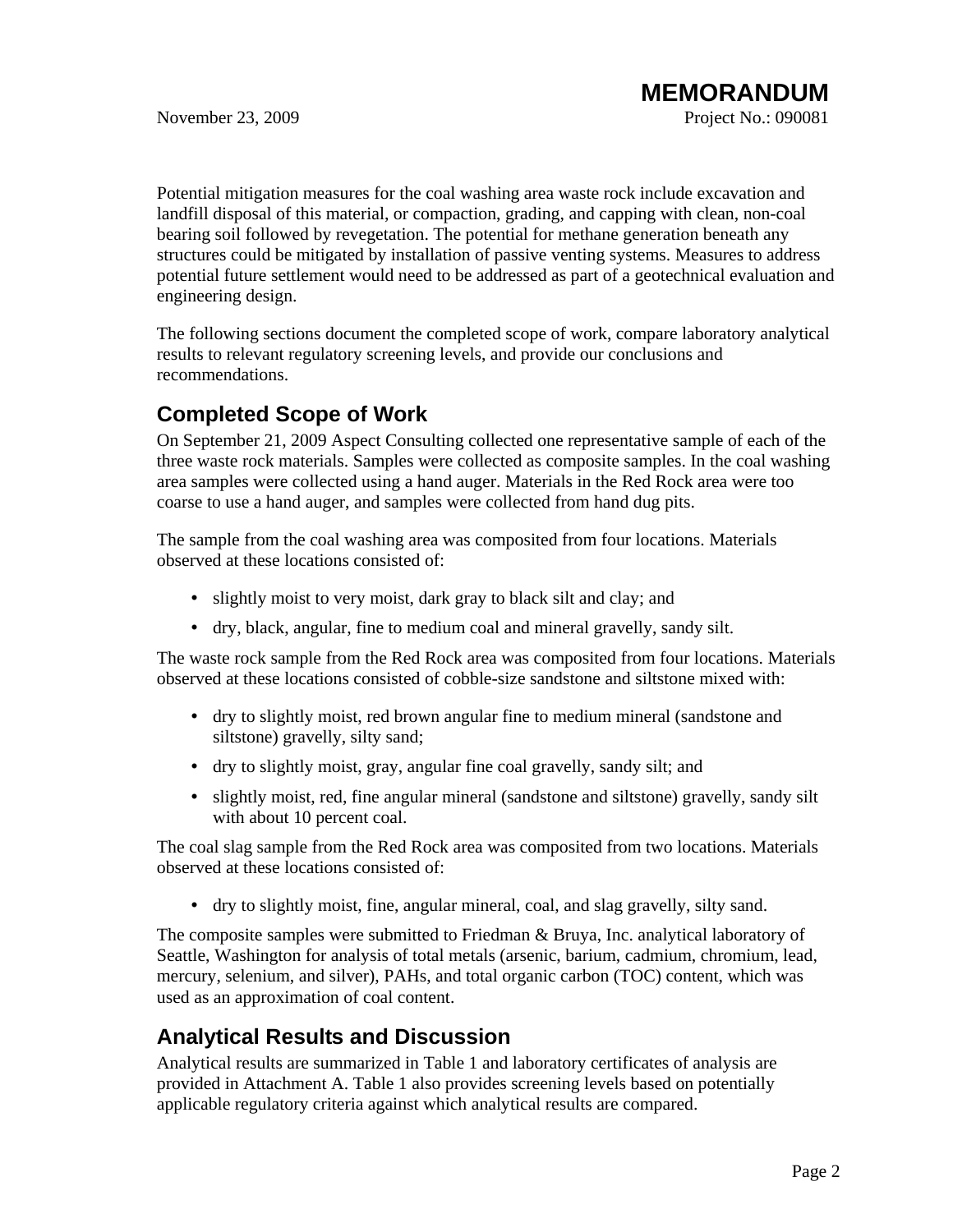Screening levels were selected as the Washington State Model Toxics Control Act (MTCA) Method A soil cleanup levels for unrestricted land use, if available. Method B soil cleanup levels were used for chemicals without an established Method A cleanup level. Method A soil cleanup levels are considered protective of human health for direct contact with the soil and of leaching of chemicals to groundwater assuming use as a drinking water source. Method B soil cleanup levels are considered protective of human health for direct contact with the soil.

### *Metals*

The metals arsenic, barium, chromium, and lead were detected in all three samples at concentrations well below screening levels. The metals cadmium, mercury, selenium, and silver were not detected in any of the samples. Based on these results, metals in the waste rock materials do not present an environmental risk at the site

### *Polycyclic Aromatic Hydrocarbons*

These chemicals grouped as non-carcinogenic PAHs and carcinogenic PAHs. Several noncarcinogenic PAHs were detected in the waste rock samples at concentrations well below screening levels.

Under MTCA, cPAHs are evaluated based on their total toxic equivalency as benzo(a)pyrene. The concentrations of individual cPAHs are multiplied by certain toxic equivalency factors, then summed to determine the benzo(a)pyrene toxic equivalency. This value is then compared to the benzo(a)pyrene screening level. As shown on Table 1, the total cPAH toxic equivalency of the two samples from the Red rock area are about  $0.04$  milligrams per kilogram (mg/kg), which is less than the screening level of 0.1 mg/kg. The total cPAH toxic equivalency of the sample from the coal washing area is 0.167 mg/kg, which exceeds the screening level.

The cPAH screening level is based on protection of human health for direct contact with the soil. If only considering protection of groundwater, the cPAH screening level is 2 mg/kg. Based on this, the cPAH concentration in the coal washing area presents a potential risk for direct human contact, but does not present a risk for leaching to groundwater.

### *Total Organic Carbon*

Waste rock samples were analyzed for TOC content as an approximation of coal content. Materials with high coal content present potential risks for methane gas generation, spontaneous combustion, or settlement of soils as the material degrades. There are no regulatory standards above which coal content is considered to present a hazard. The Mine Hazard Assessment for the Mountain Star Resort (now known as Suncadia) used an unoxidized carbon content of 30 percent as a threshold above which soil settlement or methane generation could be of concern, although no basis for this value was provided (Icicle Creek Engineers, 1999).

The TOC content in the Red Rock area waste rock was less than 10 percent. Given that the sample was comprised of the fines within the cobbles of the Red Rock waste rock, the TOC content of this material as a whole (i.e., including the cobbles) is significantly less than 10 percent. The TOC content in the Red Rock area slag sample was about 27 percent, likely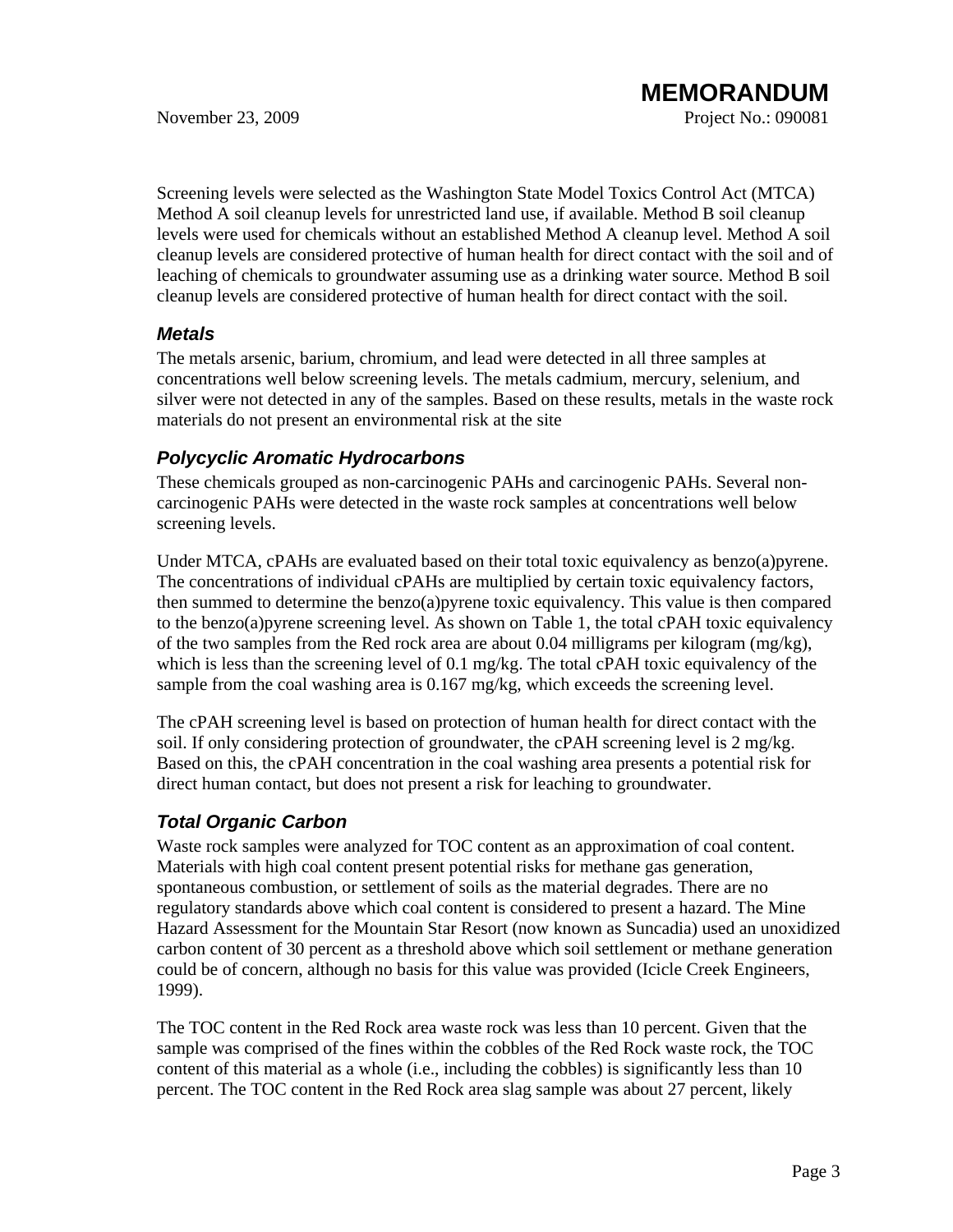representing the presence of unburned coal material, and the TOC content in the coal washing area sample was 45 percent.

## **Conclusions and Recommendations**

The following sections present conclusions and recommendations regarding potential risks posed by the waste rock materials and suitability for use as fill elsewhere on site.

### *Coal Washing Area Waste Rock*

The only potential chemical hazard at the site is the presence of cPAHs in the coal washing area waste rock at concentrations that exceed direct contact screening levels. Concentrations of cPAHs do not exceed screening levels for protection of groundwater, indicating these materials are unlikely to negatively impact groundwater. All other chemical concentrations were below applicable screening levels. A common approach for addressing soils that present only a direct contact risk is to cap the materials with clean soils to prevent contact. This would be consistent with both MTCA remediation requirements and coal mine waste reclamation practices. Alternatively, this material could likely be excavated and disposed of as nonhazardous waste at a Subtitle D landfill, such as the Columbia Ridge landfill in Arlington, Oregon.

The relatively high TOC content of the coal washing area waste rock indicates that this material could exhibit significant settlement as the coal degrades. Measures to address potential future settlement would need to be addressed as part of a geotechnical evaluation and engineering design.

The potential for methane generation is uncertain. Available information from the U.S. Department of the Interior, Office of Surface Mining indicated that methane gas generation is not a major hazard from waste rock piles in Washington State. However, even relatively minor methane generation from the coal washing area waste rock could result in accumulation of methane beneath or within structures built on this material. Building of structures over these materials is not recommended without engineered controls to mitigate potential methane accumulation. Engineered controls typically consist of a subslab vapor barrier and passive venting system to minimize accumulation of gases beneath or within structures.

No evidence of historic combustion was observed at the coal washing area waste rock, nor have any fires within the coal material been reported.. Spontaneous combustion of coal is the result of self-heating due to oxidation. When exposed to air, coal materials will oxidize, producing heat. If the rate of heat production exceeds the rate of cooling, primarily through air movement, temperatures can rise to the point where combustion occurs. A number of factors influence spontaneous combustion potential, including grade of coal, rate of air movement, particle size, and moisture content. Some factors, such as air movement can both increase the combustion potential (increased oxidation) and decrease the combustion potential (cooling). Absorption of water by dry coal produces heat, both through physical reaction between the coal and water and due to oxidation from additional oxygen dissolved in the water. Given the approximately 50 year age of this material, the potential for spontaneous combustion under current conditions appears low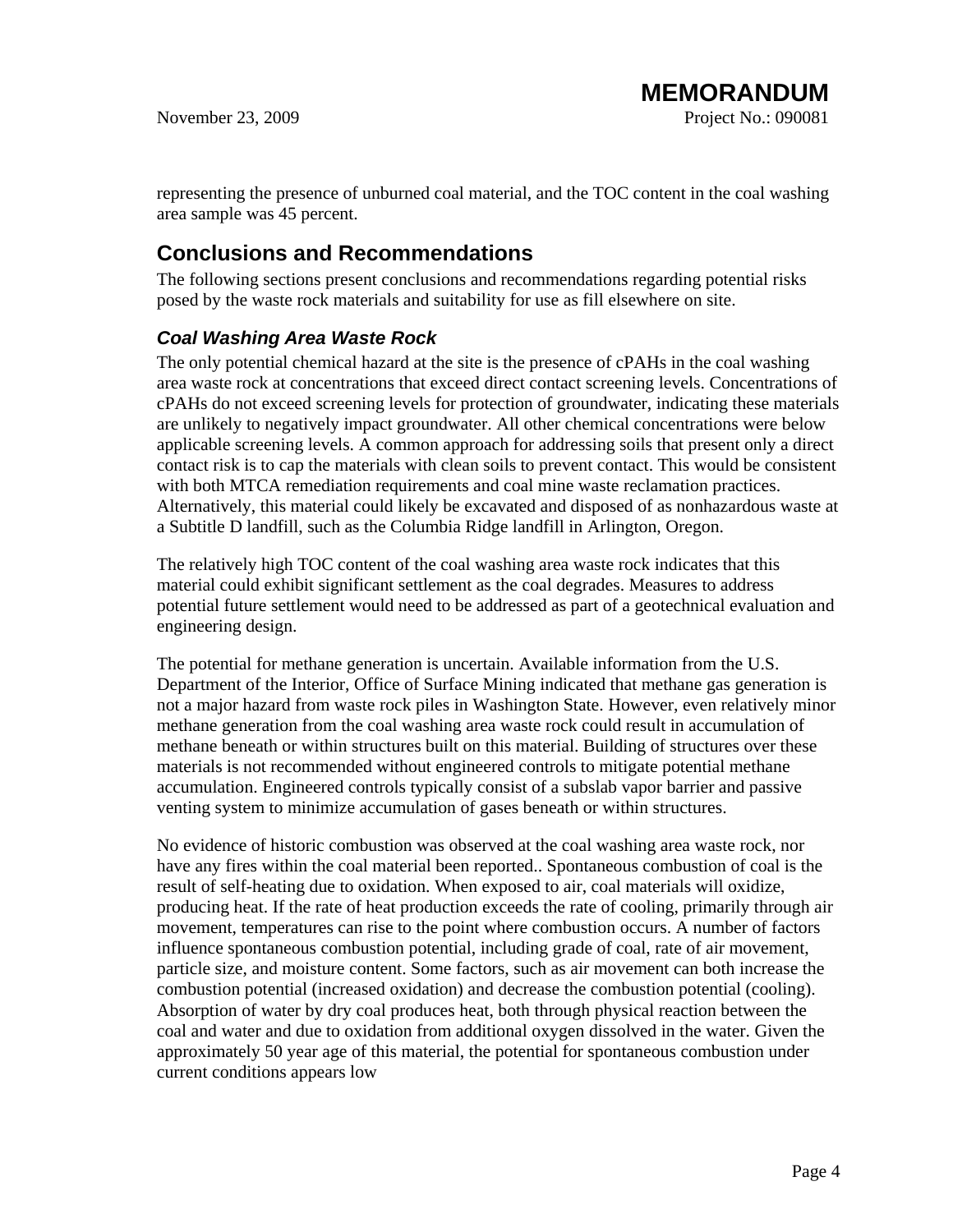Typical coal mine waste rock reclamation strategies to minimize spontaneous combustion potential focus on minimizing airflow, erosion, and infiltration of precipitation. These strategies include compaction of the coal material, grading of slopes to minimize erosion, and capping with coal-free soil with revegetation.

## *Red Rock Area Waste Rock*

Chemical concentrations in the Red Rock area waste rock were below all screening levels. This material does not pose an environmental risk. The TOC content of this material was also low, indicating it does not pose a risk for methane generation or spontaneous combustion and should not exhibit significant settlement due to degradation of coal materials. Based on these results, this material does not pose a risk if left in place and, subject to geotechnical suitability, would be available for use as fill elsewhere on- or off-site.

## *Red Rock Area Coal Slag*

Chemical concentrations in the Red Rock area coal slag were below all screening levels. This material does not pose an environmental risk. The TOC content of this material was intermediate between the coal washing are waste rock and the Red Rock area waste rock. This material represents a relatively small volume, with limited thickness and is not expected to pose a risk of methane generation or spontaneous combustion. The potential for settlement of this material due to degradation of coal likely makes it unsuitable for use elsewhere on-site as fill.

## **References**

- Aspect Consulting, 2009, Phase I Environmental Site Assessment, City Heights Development, Cle Elum, Washington, Prepared for Northland Resources, LLC., August 18.
- Icicle Creek Engineers, Inc., 1999, Mountainstar Master Planned Resort EIS, Coal Mine Hazard Assessment, Kittitas County, Washington, Prepared for Associated Earth Sciences, Inc., June 1.
- U.S. Department of Health and Human Services, 1995, Toxicological Profile for Polycyclic Aromatic Hydrocarbons, Agency for Toxic Substances and Disease Registry, August.

## **Attachments**

Table 1 – Waste Rock Sampling Results Figure 1 – Site Plan and Geologic Units Attachment A – Laboratory Certificates of Analysis

W:\090081 Northland Resources\Deliverables\Coal Waste Rock Memo\NorthlandWasteRock.docx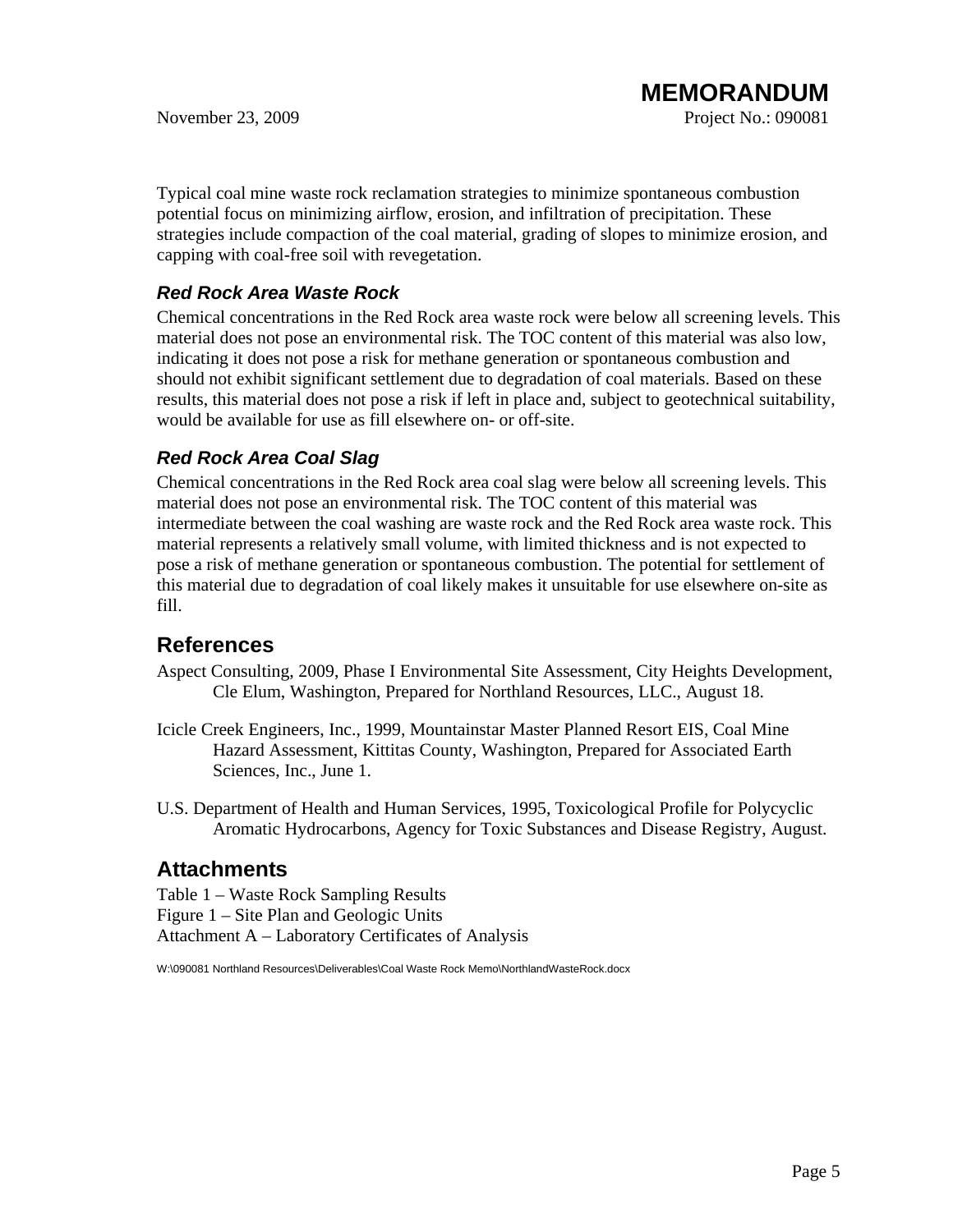# **Table 1 - Waste Rock Sampling Results**

Coal Waste Rock Sampling and Analysis, City Heights Development, 090081

| Sample ID                             |                   | 090081-092109-1500 090081-092109-1600 090081-092109-1630 |                      |                  |                        |
|---------------------------------------|-------------------|----------------------------------------------------------|----------------------|------------------|------------------------|
| <b>Sample Location</b>                | Coal Wash Area    | <b>Red Rock Area</b>                                     | <b>Red Rock Area</b> | <b>Screening</b> | <b>Screening Level</b> |
| <b>Material</b>                       | <b>Waste Rock</b> | <b>Waste Rock</b>                                        | <b>Coal Slag</b>     | Level            | <b>Basis</b>           |
| Metals in mg/kg                       |                   |                                                          |                      |                  |                        |
| Arsenic                               | 11.7              | 9.1                                                      | 8.28                 | $\overline{20}$  | Method A               |
| <b>Barium</b>                         | 331               | 131                                                      | 86.6                 | 16,000           | Method B               |
| Cadmium                               | $<$ 1             | < 1                                                      | $<$ 1                | $\overline{2}$   | Method A               |
| Chromium                              | 9.38              | 13.5                                                     | 17.1                 | 19/2,000         | <b>Method A</b>        |
| Lead                                  | 9.12              | 6.11                                                     | 71.8                 | 250              | <b>Method A</b>        |
| Mercury                               | < 0.2             | <0.2                                                     | < 0.2                | $\overline{2}$   | <b>Method A</b>        |
| Selenium                              | $<$ 1             | $<$ 1                                                    | $<$ 1                | 400              | Method B               |
| Silver                                | $<$ 1             | $<$ 1                                                    | $<$ 1                | 400              | Method B               |
| <b>Non-carcinogenic PAHs in mg/kg</b> |                   |                                                          |                      |                  |                        |
| Acenaphthene                          | 0.066             | < 0.01                                                   | < 0.1                | 4,800            | Method B               |
| Acenaphthylene                        | < 0.01            | < 0.01                                                   | < 0.1                |                  | <b>NA</b>              |
| Anthracene                            | 0.28              | 0.087                                                    | < 0.1                | 24,000           | Method B               |
| Benzo(g,h,i)perylene                  | 0.057             | 0.011                                                    | $\overline{0.1}$     | ---              | <b>NA</b>              |
| Fluoranthene                          | 0.25              | 0.17                                                     | 0.12                 | 3,200            | Method B               |
| Fluorene                              | 0.13              | < 0.01                                                   | < 0.1                | 3,200            | Method B               |
| Naphthalene                           | 1.3               | 0.13                                                     | 0.28                 | $\overline{5}$   | Method A               |
| Phenanthrene                          | $\overline{0.7}$  | 0.71                                                     | 1.4                  | ---              | <b>NA</b>              |
| Pyrene                                | 0.26              | 0.26                                                     | 0.35                 | 2,400            | Method B               |
| Carcinogenic PAHs in mg/kg            |                   |                                                          |                      |                  |                        |
| Benz(a)anthracene                     | 0.15              | 0.079                                                    | 0.11                 | ---              | <b>NA</b>              |
| Benzo(a)pyrene                        | 0.12              | 0.021                                                    | < 0.1                | ---              | <b>NA</b>              |
| Benzo(b)fluoranthene                  | 0.21              | 0.098                                                    | 0.21                 | ---              | <b>NA</b>              |
| Benzo(k)fluoranthene                  | 0.027             | < 0.01                                                   | < 0.1                | ---              | <b>NA</b>              |
| Chrysene                              | 0.17              | 0.17                                                     | 0.89                 | ---              | <b>NA</b>              |
| Dibenz(a,h)anthracene                 | 0.013             | < 0.01                                                   | < 0.1                | ---              | <b>NA</b>              |
| Indeno(1,2,3-cd)pyrene                | 0.049             | < 0.01                                                   | < 0.1                | ---              | <b>NA</b>              |
| Total cPAH TEQ                        | 0.167             | 0.040                                                    | 0.041                | 0.1              | Method A               |
| <b>Conventionals</b>                  |                   |                                                          |                      |                  |                        |
| % Total Organic Carbon                | 45                | 9.23                                                     | 26.8                 | ---              | <b>NA</b>              |

PAH - Polycyclic Aromatic Hydrocarbons

TEQ - Toxic Equivalent, referenced to benzo(a)pyrene

### **Aspect Consulting**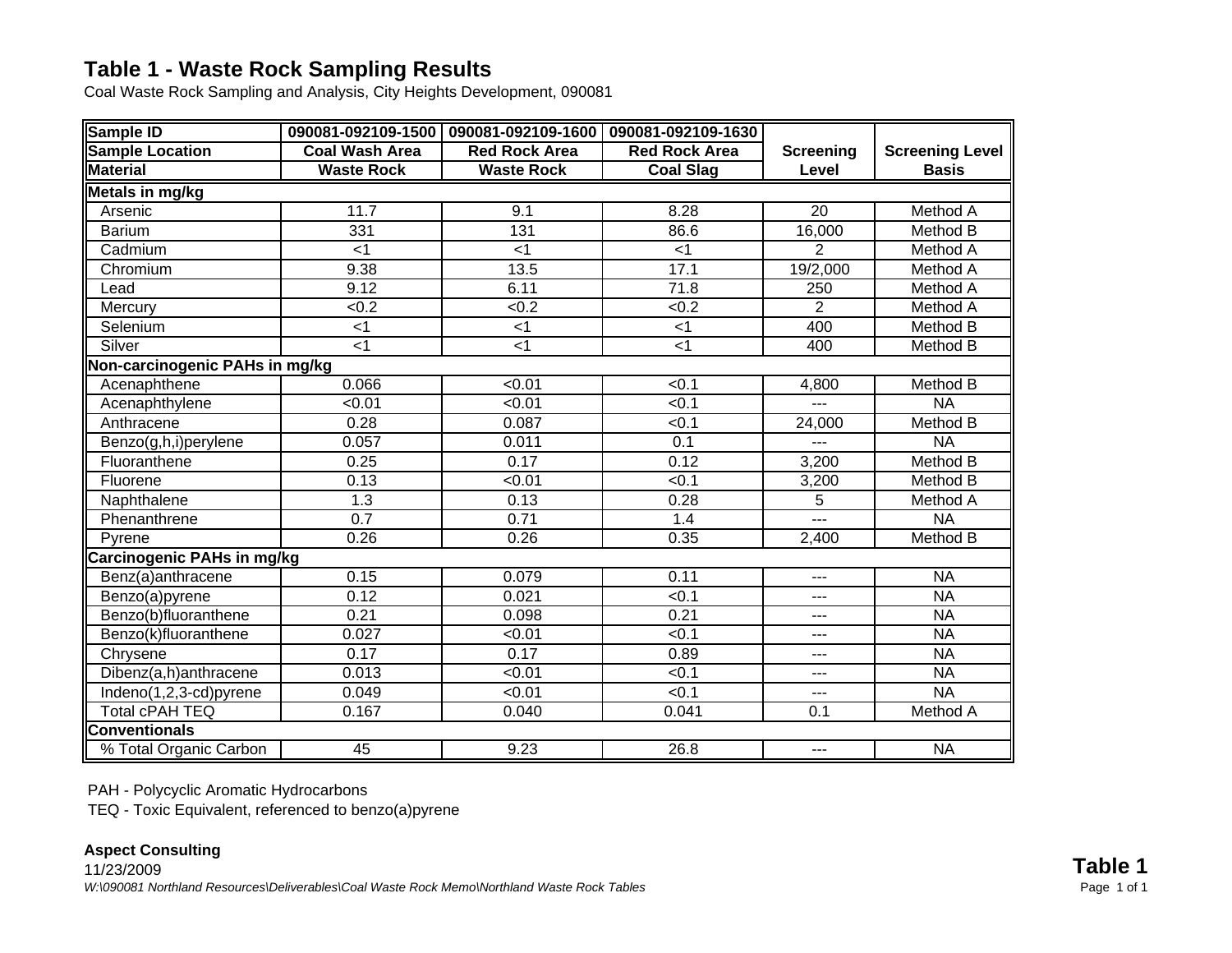

T:\projects\_8\Sapphire\_Skies\Delivered\CityHeights-SitePlan-GeologicUnits.mxd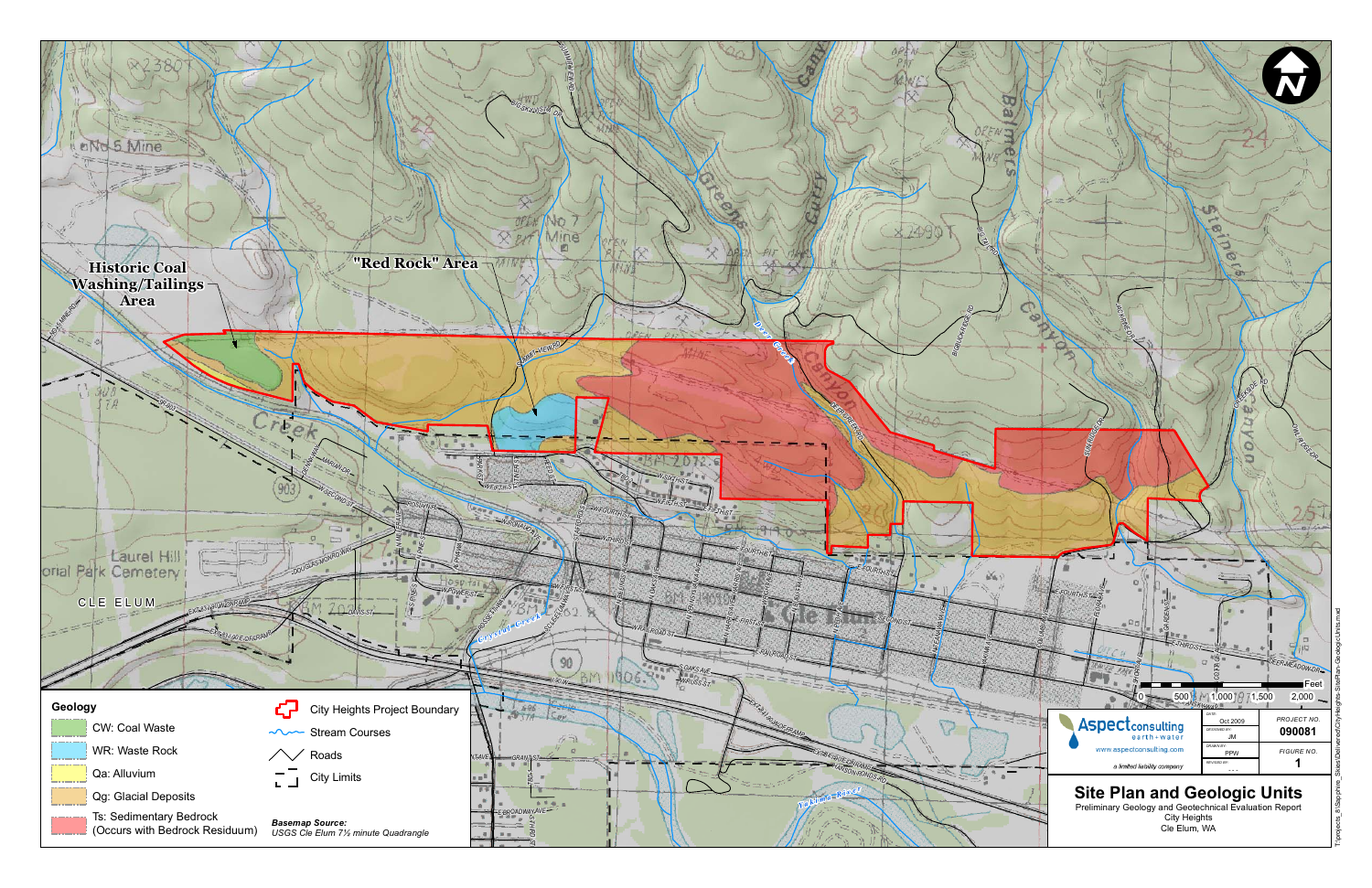# **ATTACHMENT A**

**Laboratory Certificates of Analysis**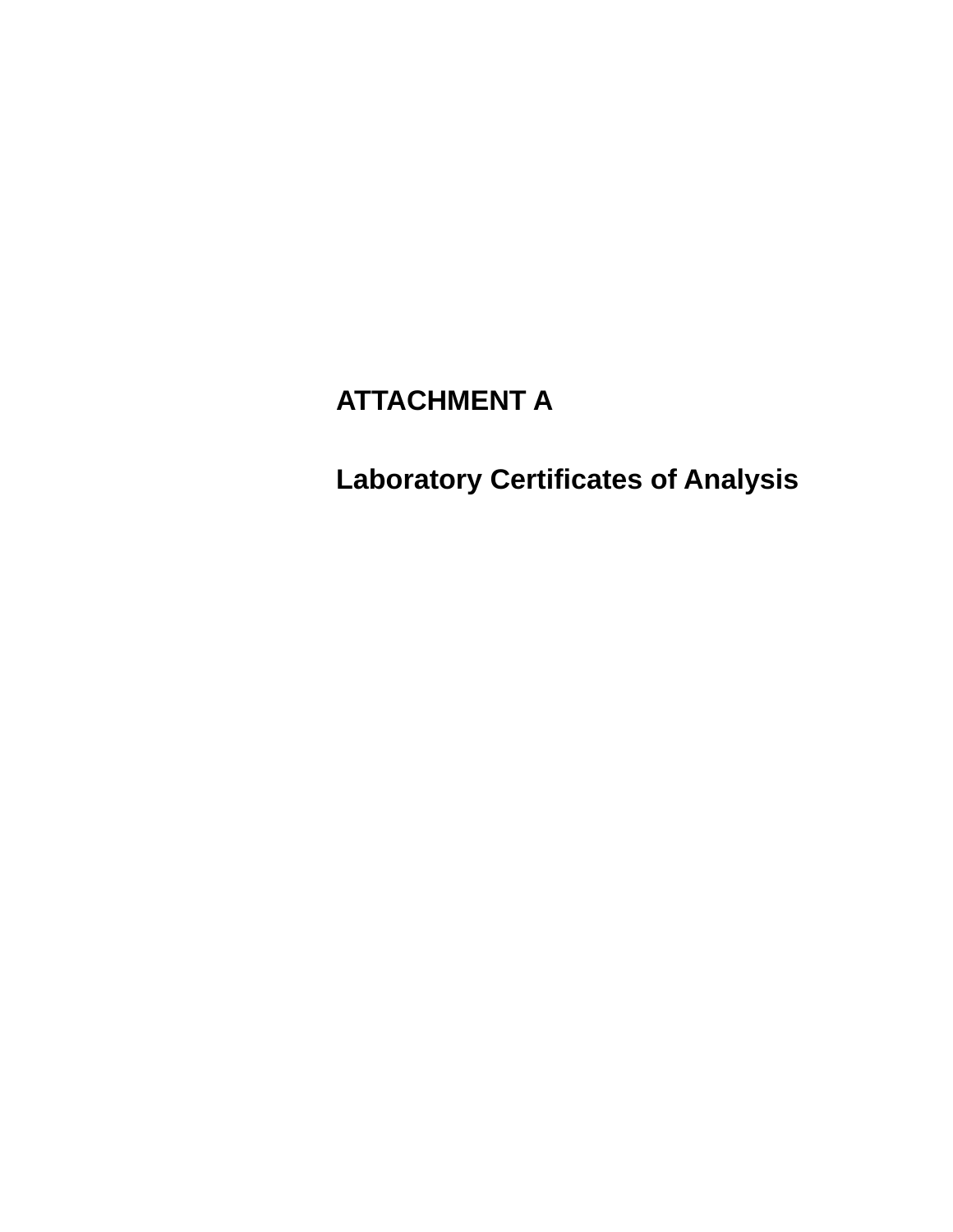### ENVIRONMENTAL CHEMISTS

James E. Bruya, Ph.D. 3012 16th Avenue West Charlene Morrow, M.S. Seattle, WA 98119-2029 Yelena Aravkina, M.S. TEL: (206) 285-8282 Bradley T. Benson, B.S. FAX: (206) 283-5044 Kurt Johnson, B.S. e-mail: fbi@isomedia.com

September 30, 2009

Joe Morrice, Project Manager Aspect Consulting 401 2nd Ave S, Suite 201 Seattle, WA 98104

Dear Mr. Morrice:

Included are the results from the testing of material submitted on September 23, 2009 from the City Heights/090081, F&BI 909228 project. There are 15 pages included in this report. Any samples that may remain are currently scheduled for disposal in 30 days. If you would like us to return your samples or arrange for long term storage at our offices, please contact us as soon as possible.

We appreciate this opportunity to be of service to you and hope you will call if you have any questions.

Sincerely,

FRIEDMAN & BRUYA, INC.

'Co-

Michael Erdahl Project Manager

**Enclosures** ASP0930R.DOC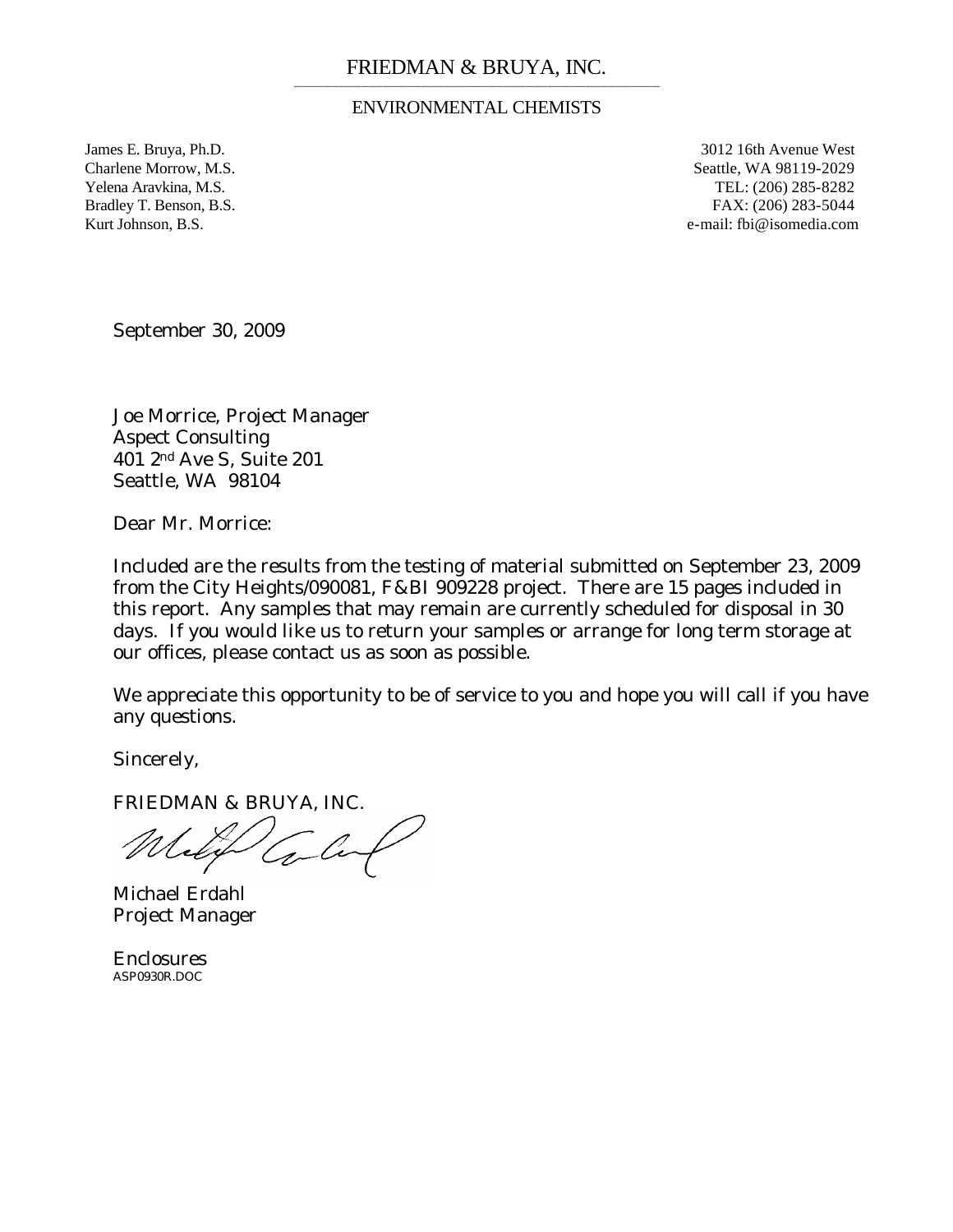### ENVIRONMENTAL CHEMISTS

### CASE NARRATIVE

This case narrative encompasses samples received on September 23, 2009 by Friedman & Bruya, Inc. from the Aspect Consulting City Heights/090081, F&BI 909228 project. Samples were logged in under the laboratory ID's listed below.

| <b>Laboratory ID</b> | <b>Aspect Consulting</b> |
|----------------------|--------------------------|
| 909228-01            | 090081-092109-1500       |
| 909228-02            | 090081-092109-1600       |
| 909228-03            | 090081-092109-1630       |

The samples were sent to Aquatic Research for total organic carbon analysis. Review of the enclosed report indicates that all quality assurance was acceptable.

All quality control requirements were acceptable.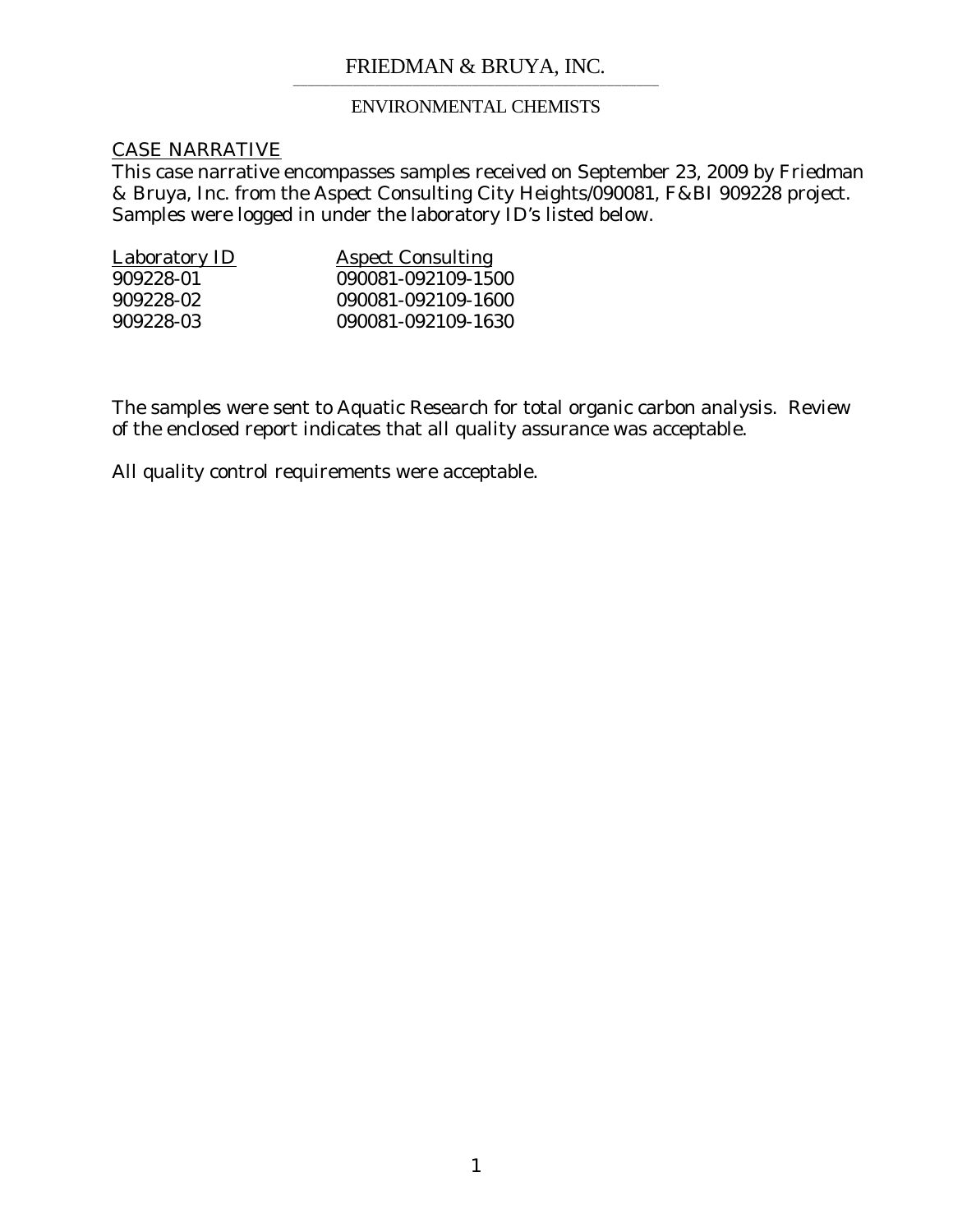# ENVIRONMENTAL CHEMISTS

| Client ID:<br>Date Received:<br>Date Extracted:<br>Date Analyzed:<br>Matrix:<br>Units: | 090081-092109-1500<br>09/23/09<br>09/24/09<br>09/24/09<br>Soil<br>mg/kg (ppm) | Client:<br>Project:<br>Lab ID:<br>Data File:<br>Instrument:<br>Operator: | <b>Aspect Consulting</b><br>City Heights/090081, F&BI 909228<br>909228-01<br>909228-01.121<br>ICPMS1<br>btb |
|----------------------------------------------------------------------------------------|-------------------------------------------------------------------------------|--------------------------------------------------------------------------|-------------------------------------------------------------------------------------------------------------|
|                                                                                        |                                                                               | Lower                                                                    | Upper                                                                                                       |
| <b>Internal Standard:</b>                                                              | % Recovery:                                                                   | Limit:                                                                   | Limit:                                                                                                      |
| Germanium                                                                              | 92                                                                            | 60                                                                       | 125                                                                                                         |
| Indium                                                                                 | 77                                                                            | 60                                                                       | 125                                                                                                         |
| Holmium                                                                                | 81                                                                            | 60                                                                       | 125                                                                                                         |
|                                                                                        | Concentration                                                                 |                                                                          |                                                                                                             |
| Analyte:                                                                               | $mg/kg$ (ppm)                                                                 |                                                                          |                                                                                                             |
| Chromium                                                                               | 9.38                                                                          |                                                                          |                                                                                                             |
| Arsenic                                                                                | 11.7                                                                          |                                                                          |                                                                                                             |
| Selenium                                                                               | <1                                                                            |                                                                          |                                                                                                             |
| <b>Silver</b>                                                                          | <1                                                                            |                                                                          |                                                                                                             |
| Cadmium                                                                                | $\leq$ 1                                                                      |                                                                          |                                                                                                             |
| <b>Barium</b>                                                                          | 331                                                                           |                                                                          |                                                                                                             |
| Lead                                                                                   | 9.12                                                                          |                                                                          |                                                                                                             |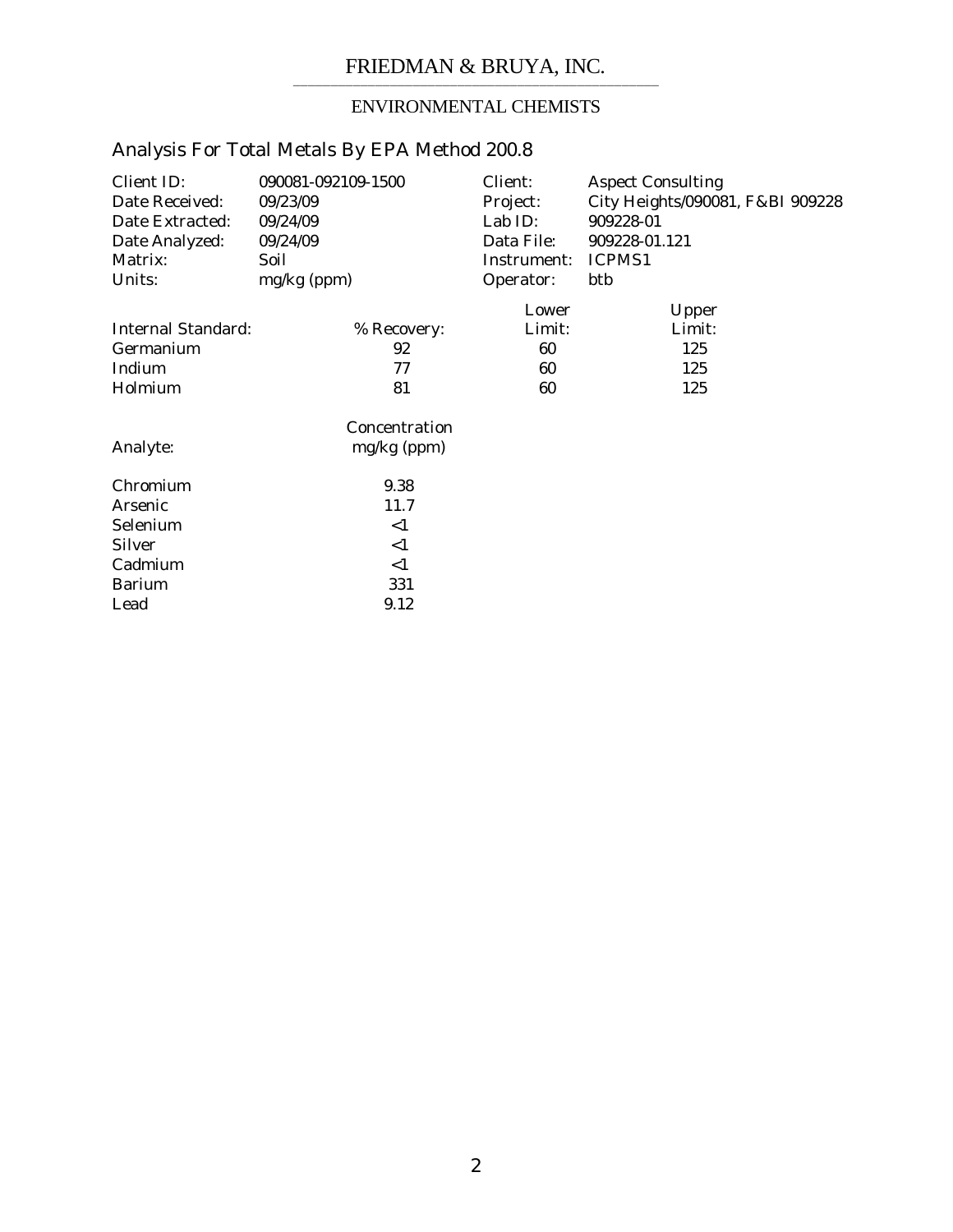# ENVIRONMENTAL CHEMISTS

| Client ID:<br>Date Received:<br>Date Extracted:<br>Date Analyzed:<br>Matrix:<br>Units: | 090081-092109-1600<br>09/23/09<br>09/24/09<br>09/24/09<br>Soil<br>mg/kg (ppm) | Client:<br>Project:<br>Lab ID:<br>Data File:<br>Instrument:<br>Operator: | <b>Aspect Consulting</b><br>City Heights/090081, F&BI 909228<br>909228-02<br>909228-02.122<br>ICPMS1<br>btb |
|----------------------------------------------------------------------------------------|-------------------------------------------------------------------------------|--------------------------------------------------------------------------|-------------------------------------------------------------------------------------------------------------|
|                                                                                        |                                                                               |                                                                          |                                                                                                             |
|                                                                                        |                                                                               | Lower                                                                    | Upper                                                                                                       |
| Internal Standard:                                                                     | % Recovery:                                                                   | Limit:                                                                   | Limit:                                                                                                      |
| Germanium                                                                              | 92                                                                            | 60                                                                       | 125                                                                                                         |
| Indium                                                                                 | 77                                                                            | 60                                                                       | 125                                                                                                         |
| Holmium                                                                                | 79                                                                            | 60                                                                       | 125                                                                                                         |
|                                                                                        | Concentration                                                                 |                                                                          |                                                                                                             |
| Analyte:                                                                               | mg/kg (ppm)                                                                   |                                                                          |                                                                                                             |
| Chromium                                                                               | 13.5                                                                          |                                                                          |                                                                                                             |
| Arsenic                                                                                | 9.10                                                                          |                                                                          |                                                                                                             |
| Selenium                                                                               | $<$ 1                                                                         |                                                                          |                                                                                                             |
| <b>Silver</b>                                                                          | <1                                                                            |                                                                          |                                                                                                             |
| Cadmium                                                                                | $\leq$ 1                                                                      |                                                                          |                                                                                                             |
| <b>Barium</b>                                                                          | 131                                                                           |                                                                          |                                                                                                             |
| Lead                                                                                   | 6.11                                                                          |                                                                          |                                                                                                             |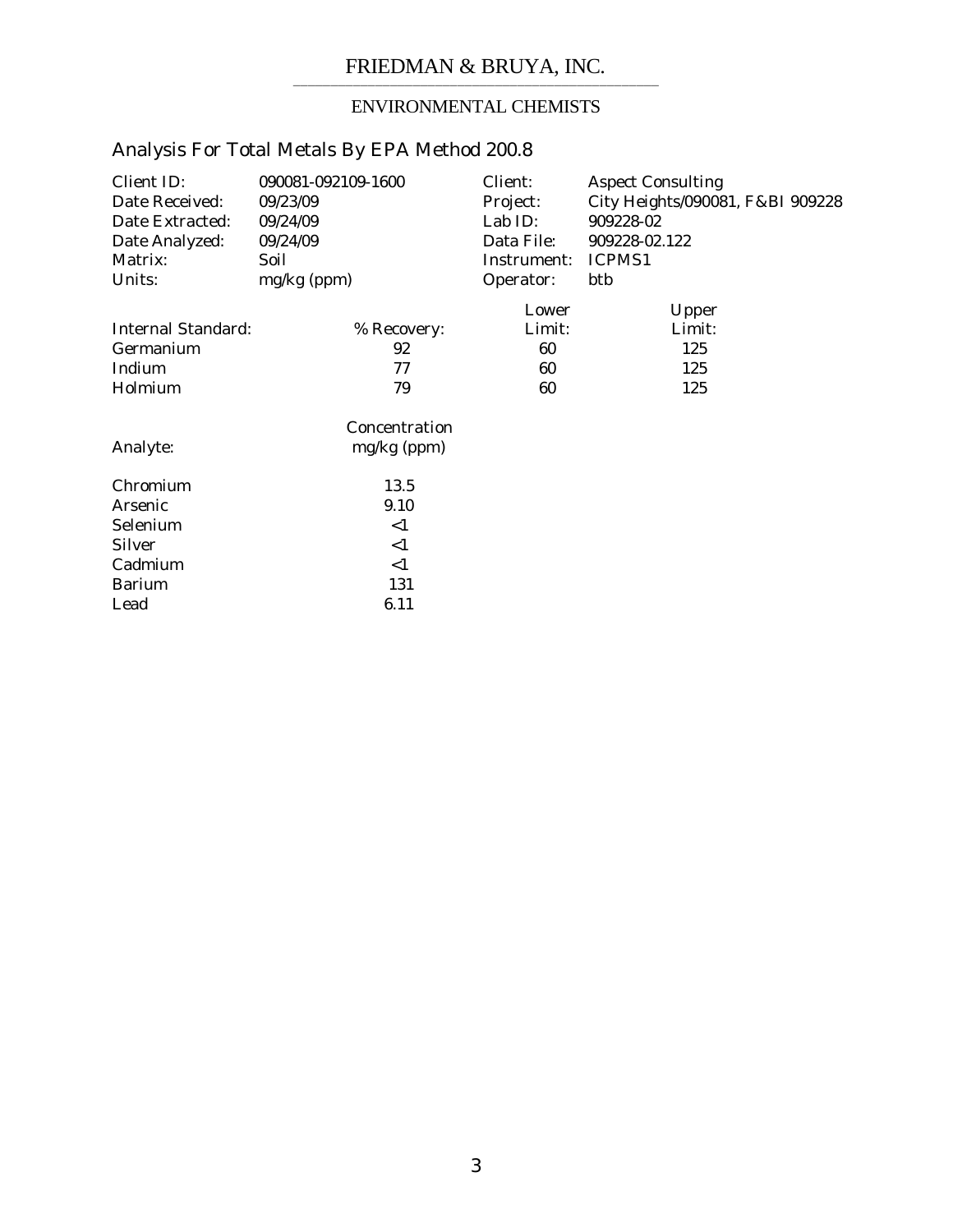# ENVIRONMENTAL CHEMISTS

| Client ID:<br>Date Received:<br>Date Extracted:<br>Date Analyzed:<br>Matrix:<br>Units: | 090081-092109-1630<br>09/23/09<br>09/24/09<br>09/24/09<br>Soil<br>mg/kg (ppm) | Client:<br>Project:<br>Lab ID:<br>Data File:<br>Instrument:<br>Operator: | <b>Aspect Consulting</b><br>City Heights/090081, F&BI 909228<br>909228-03<br>909228-03.124<br>ICPMS1<br>btb |
|----------------------------------------------------------------------------------------|-------------------------------------------------------------------------------|--------------------------------------------------------------------------|-------------------------------------------------------------------------------------------------------------|
|                                                                                        |                                                                               | Lower                                                                    |                                                                                                             |
| Internal Standard:                                                                     |                                                                               | Limit:                                                                   | Upper<br>Limit:                                                                                             |
|                                                                                        | % Recovery:                                                                   |                                                                          |                                                                                                             |
| Germanium                                                                              | 95                                                                            | 60                                                                       | 125                                                                                                         |
| Indium                                                                                 | 80                                                                            | 60                                                                       | 125                                                                                                         |
| Holmium                                                                                | 85                                                                            | 60                                                                       | 125                                                                                                         |
|                                                                                        | Concentration                                                                 |                                                                          |                                                                                                             |
| Analyte:                                                                               | $mg/kg$ (ppm)                                                                 |                                                                          |                                                                                                             |
| Chromium                                                                               | 17.1                                                                          |                                                                          |                                                                                                             |
| Arsenic                                                                                | 8.28                                                                          |                                                                          |                                                                                                             |
| Selenium                                                                               | <1                                                                            |                                                                          |                                                                                                             |
| <b>Silver</b>                                                                          | <1                                                                            |                                                                          |                                                                                                             |
| Cadmium                                                                                | $\leq$ 1                                                                      |                                                                          |                                                                                                             |
| <b>Barium</b>                                                                          | 86.6                                                                          |                                                                          |                                                                                                             |
| Lead                                                                                   | 71.8                                                                          |                                                                          |                                                                                                             |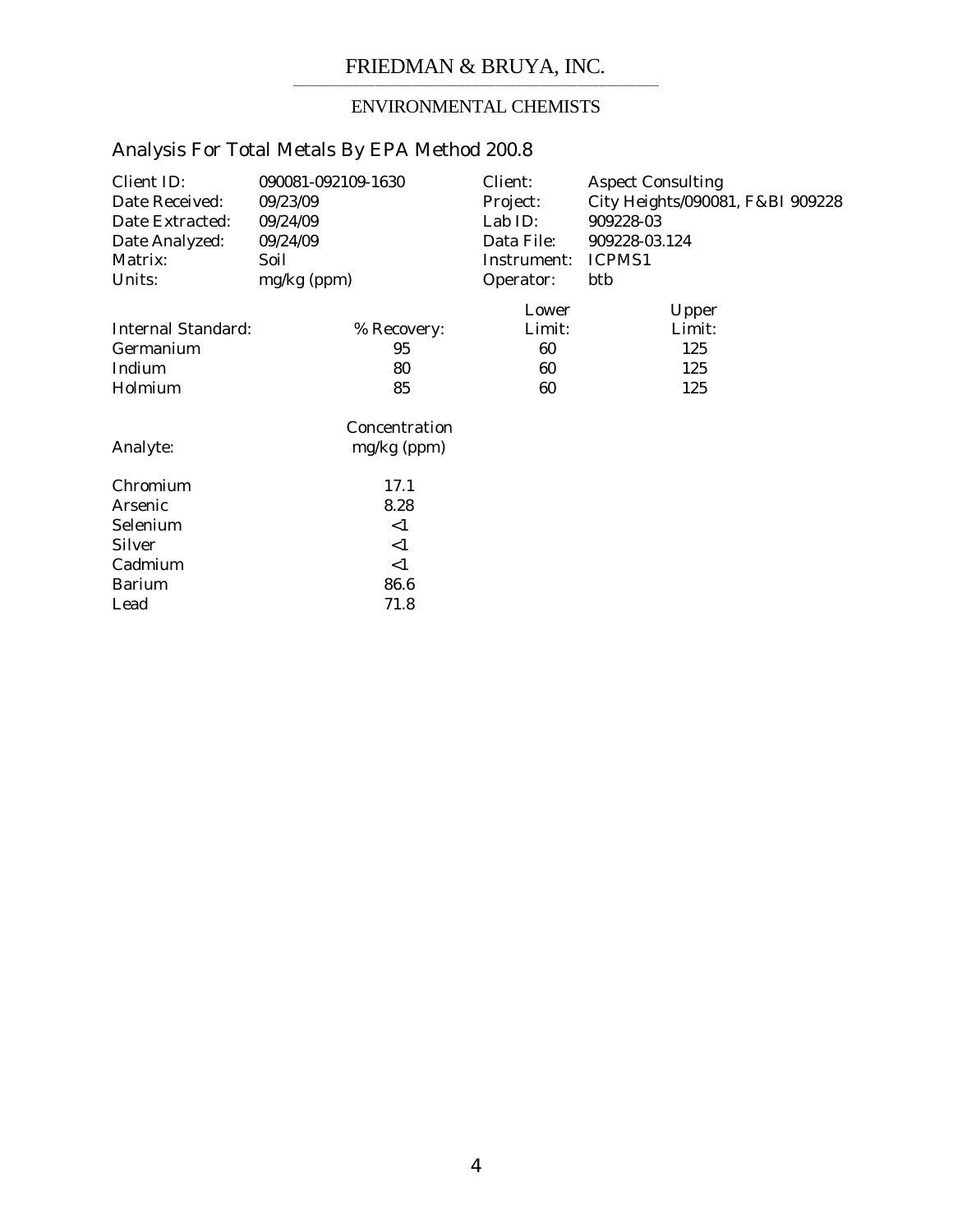# ENVIRONMENTAL CHEMISTS

| Client ID:<br>Date Received:<br>Date Extracted:<br>Date Analyzed:<br>Matrix:<br>Units: | <b>Method Blank</b><br>Not Applicable<br>09/24/09<br>09/24/09<br>Soil<br>mg/kg (ppm) |               | Client:<br>Project:<br>Lab ID:<br>Data File:<br>Instrument:<br>Operator: | <b>Aspect Consulting</b><br>City Heights/090081, F&BI 909228<br>I9-392 mb<br>I9-392 mb.114<br>ICPMS1<br>btb |
|----------------------------------------------------------------------------------------|--------------------------------------------------------------------------------------|---------------|--------------------------------------------------------------------------|-------------------------------------------------------------------------------------------------------------|
|                                                                                        |                                                                                      |               | Lower                                                                    | Upper                                                                                                       |
| <b>Internal Standard:</b>                                                              |                                                                                      | % Recovery:   | Limit:                                                                   | Limit:                                                                                                      |
| Germanium                                                                              |                                                                                      | 87            | 60                                                                       | 125                                                                                                         |
| Indium                                                                                 |                                                                                      | 76            | 60                                                                       | 125                                                                                                         |
| Holmium                                                                                |                                                                                      | 72            | 60                                                                       | 125                                                                                                         |
|                                                                                        |                                                                                      | Concentration |                                                                          |                                                                                                             |
| Analyte:                                                                               |                                                                                      | $mg/kg$ (ppm) |                                                                          |                                                                                                             |
| Chromium                                                                               |                                                                                      | $\leq$ 1      |                                                                          |                                                                                                             |
| Arsenic                                                                                |                                                                                      | $<$ 1         |                                                                          |                                                                                                             |
| Selenium                                                                               |                                                                                      | $<$ 1         |                                                                          |                                                                                                             |
| <b>Silver</b>                                                                          |                                                                                      | $<$ 1         |                                                                          |                                                                                                             |
| Cadmium                                                                                |                                                                                      | $\leq$ 1      |                                                                          |                                                                                                             |
| <b>Barium</b>                                                                          |                                                                                      | < 10          |                                                                          |                                                                                                             |
| Lead                                                                                   |                                                                                      | <1            |                                                                          |                                                                                                             |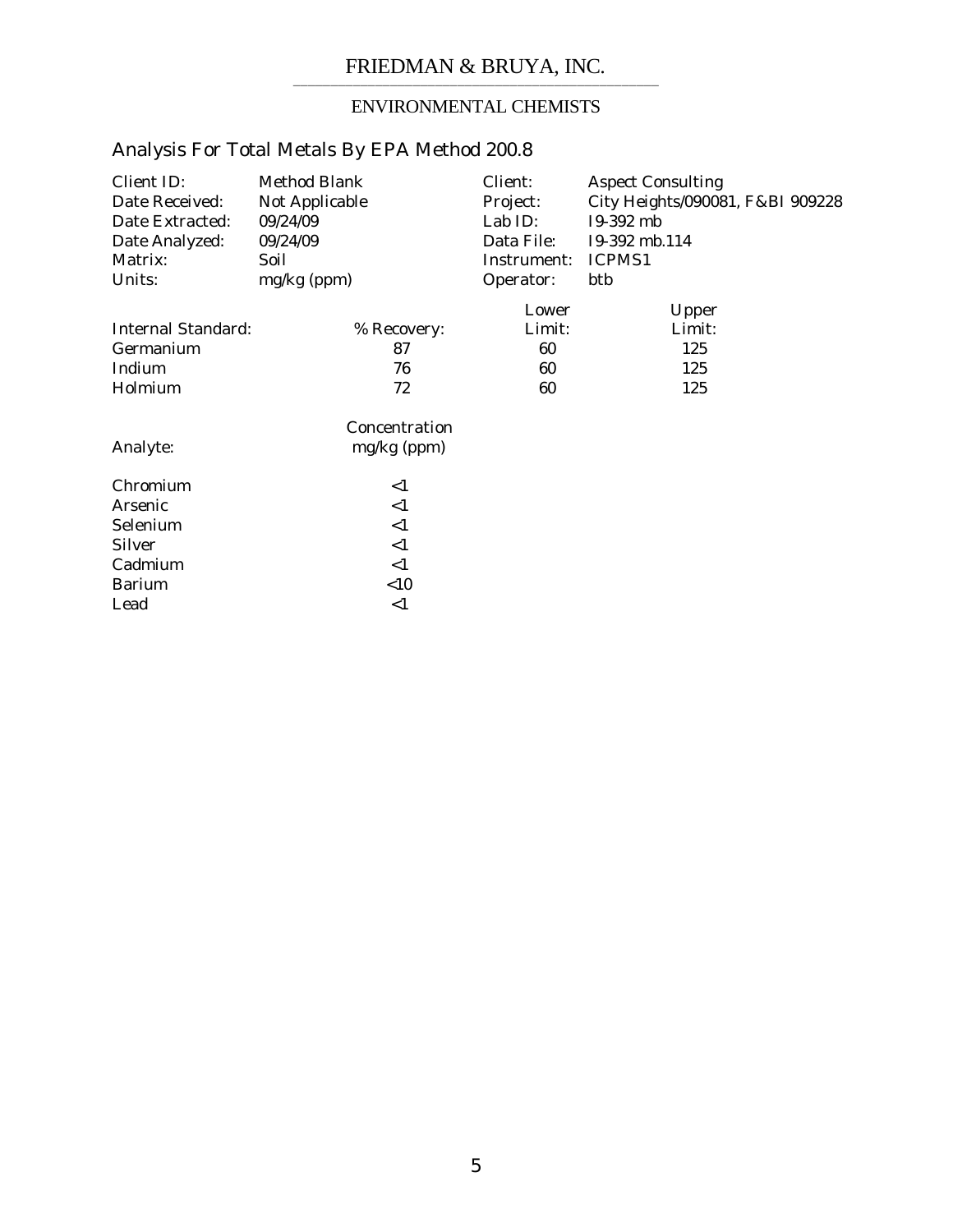### ENVIRONMENTAL CHEMISTS

Date of Report: 09/30/09 Date Received: 09/23/09 Project: City Heights/090081, F&BI 909228 Date Extracted: 09/24/09 Date Analyzed: 09/24/09

### **RESULTS FROM THE ANALYSIS OF THE SOIL SAMPLES FOR TOTAL MERCURY USING EPA METHOD 1631E**

Results Reported on a Dry Weight Basis Results Reported as mg/kg (ppm)

| <b>Sample ID</b><br>Laboratory ID | <b>Total Mercury</b> |
|-----------------------------------|----------------------|
| 090081-092109-1500<br>909228-01   | < 0.2                |
| 090081-092109-1600<br>909228-02   | < 0.2                |
| 090081-092109-1630<br>909228-03   | < 0.2                |
| <b>Method Blank</b>               | ${<}0.2$             |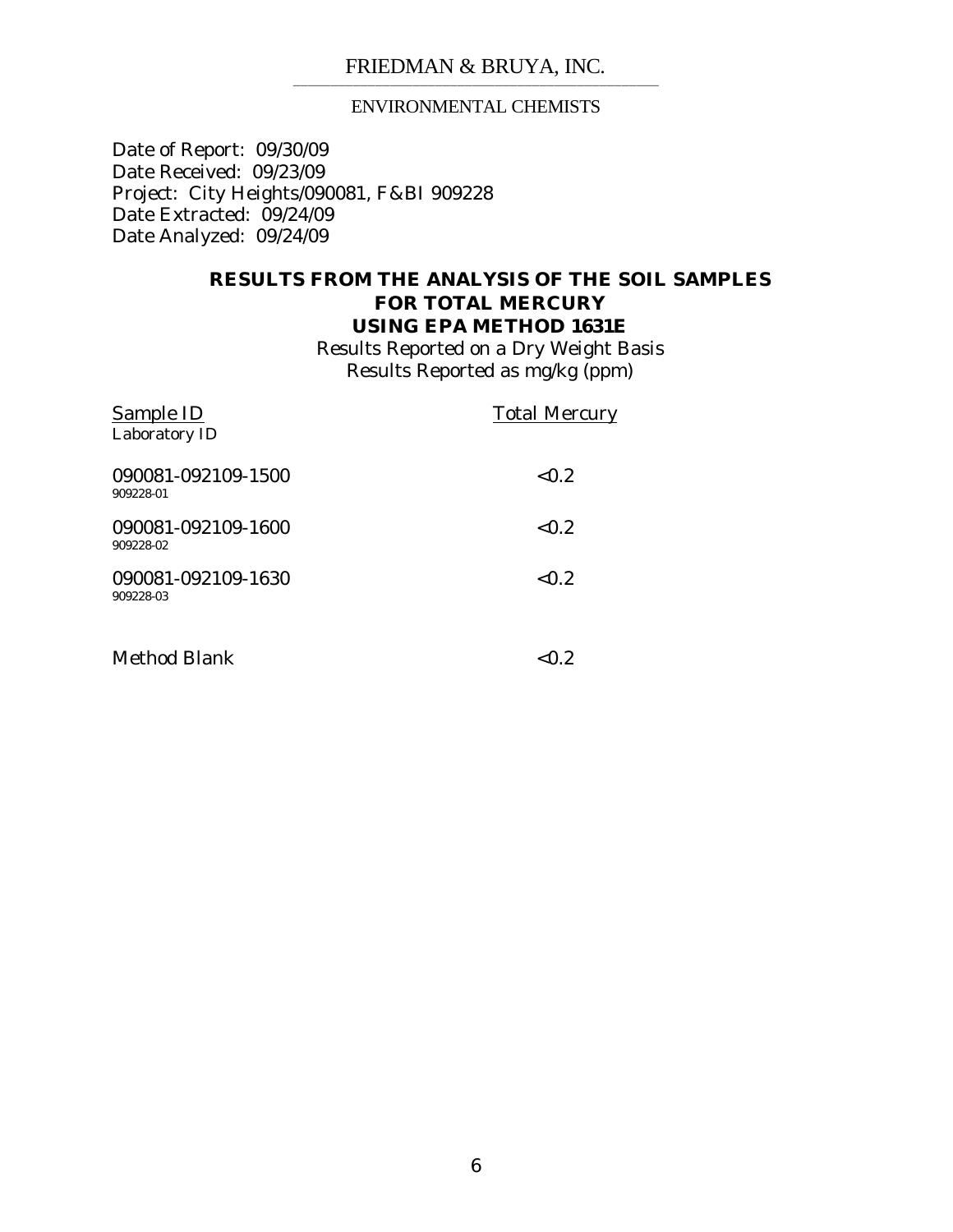## ENVIRONMENTAL CHEMISTS

| Client Sample ID:<br>Date Received:<br>Date Extracted:<br>Date Analyzed:<br>Matrix:<br>Units: | 090081-092109-1500<br>09/23/09<br>09/25/09<br>09/28/09<br>Soil<br>mg/kg (ppm) |               | Client:<br>Project:<br>Lab ID:<br>Data File:<br>Instrument:<br>Operator: | <b>Aspect Consulting</b><br>City Heights/090081, F&BI 909228<br>909228-01 1/5<br>092824.D<br>GCMS6<br>YA |
|-----------------------------------------------------------------------------------------------|-------------------------------------------------------------------------------|---------------|--------------------------------------------------------------------------|----------------------------------------------------------------------------------------------------------|
|                                                                                               |                                                                               |               | Lower                                                                    | Upper                                                                                                    |
| Surrogates:                                                                                   |                                                                               | % Recovery:   | Limit:                                                                   | Limit:                                                                                                   |
| Anthracene-d10                                                                                |                                                                               | 81            | 50                                                                       | 150                                                                                                      |
| Benzo(a)anthracene-d12                                                                        |                                                                               | 84            | 35                                                                       | 159                                                                                                      |
|                                                                                               |                                                                               | Concentration |                                                                          |                                                                                                          |
| Compounds:                                                                                    |                                                                               | mg/kg (ppm)   |                                                                          |                                                                                                          |
| Naphthalene                                                                                   |                                                                               | 1.3           |                                                                          |                                                                                                          |
| Acenaphthylene                                                                                |                                                                               | < 0.01        |                                                                          |                                                                                                          |
| Acenaphthene                                                                                  |                                                                               | 0.066         |                                                                          |                                                                                                          |
| Fluorene                                                                                      |                                                                               | 0.13          |                                                                          |                                                                                                          |
| Phenanthrene                                                                                  |                                                                               | 0.70          |                                                                          |                                                                                                          |
| Anthracene                                                                                    |                                                                               | 0.28          |                                                                          |                                                                                                          |
| Fluoranthene                                                                                  |                                                                               | 0.25          |                                                                          |                                                                                                          |
| Pyrene                                                                                        |                                                                               | 0.26          |                                                                          |                                                                                                          |
| Benz(a)anthracene                                                                             |                                                                               | 0.15          |                                                                          |                                                                                                          |
| Chrysene                                                                                      |                                                                               | 0.17          |                                                                          |                                                                                                          |
| Benzo(a)pyrene                                                                                |                                                                               | 0.12          |                                                                          |                                                                                                          |
| Benzo(b)fluoranthene                                                                          |                                                                               | 0.21          |                                                                          |                                                                                                          |
| Benzo(k)fluoranthene                                                                          |                                                                               | 0.027         |                                                                          |                                                                                                          |
| Indeno(1,2,3-cd)pyrene                                                                        |                                                                               | 0.049         |                                                                          |                                                                                                          |
| Dibenz(a,h)anthracene                                                                         |                                                                               | 0.013         |                                                                          |                                                                                                          |
| Benzo(g,h,i)perylene                                                                          |                                                                               | 0.057         |                                                                          |                                                                                                          |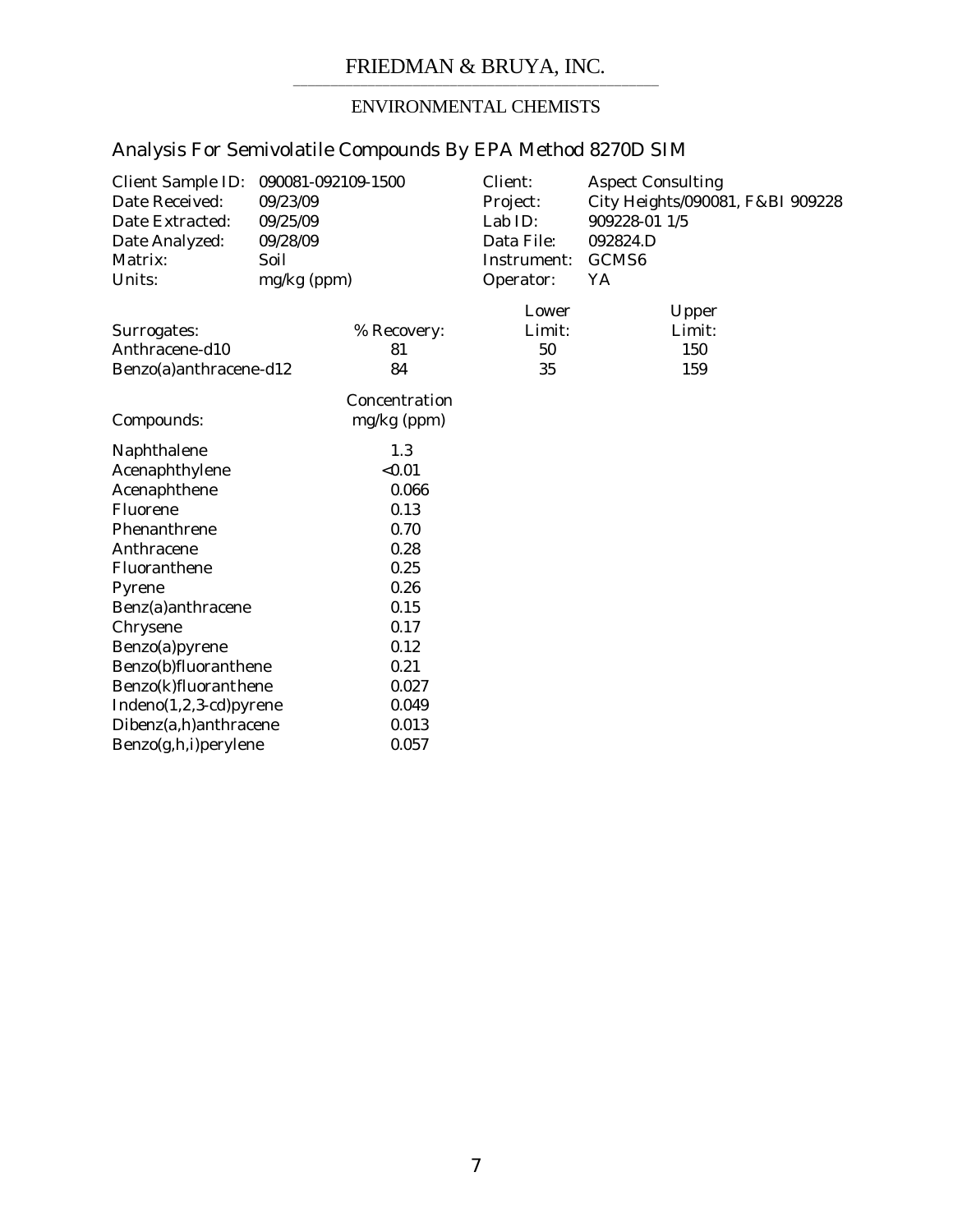# ENVIRONMENTAL CHEMISTS

| <b>Client Sample ID:</b><br>Date Received:<br>Date Extracted:<br>Date Analyzed:<br>Matrix:<br>Units: | 090081-092109-1600<br>09/23/09<br>09/25/09<br>09/28/09<br>Soil<br>mg/kg (ppm) |                              | Client:<br>Project:<br>Lab ID:<br>Data File:<br>Instrument:<br>Operator: | <b>Aspect Consulting</b><br>City Heights/090081, F&BI 909228<br>909228-02 1/5<br>092823.D<br>GCMS <sub>6</sub><br>YA |
|------------------------------------------------------------------------------------------------------|-------------------------------------------------------------------------------|------------------------------|--------------------------------------------------------------------------|----------------------------------------------------------------------------------------------------------------------|
|                                                                                                      |                                                                               |                              |                                                                          |                                                                                                                      |
| Surrogates:<br>Anthracene-d10<br>Benzo(a)anthracene-d12                                              |                                                                               | % Recovery:<br>84<br>92      | Lower<br>Limit:<br>50<br>35                                              | Upper<br>Limit:<br>150<br>159                                                                                        |
| Compounds:                                                                                           |                                                                               | Concentration<br>mg/kg (ppm) |                                                                          |                                                                                                                      |
| Naphthalene                                                                                          |                                                                               | 0.13                         |                                                                          |                                                                                                                      |
| Acenaphthylene                                                                                       |                                                                               | < 0.01                       |                                                                          |                                                                                                                      |
| Acenaphthene                                                                                         |                                                                               | < 0.01                       |                                                                          |                                                                                                                      |
| Fluorene                                                                                             |                                                                               | < 0.01                       |                                                                          |                                                                                                                      |
| Phenanthrene                                                                                         |                                                                               | 0.71                         |                                                                          |                                                                                                                      |
| Anthracene                                                                                           |                                                                               | 0.087                        |                                                                          |                                                                                                                      |
| Fluoranthene                                                                                         |                                                                               | 0.17                         |                                                                          |                                                                                                                      |
| Pyrene                                                                                               |                                                                               | 0.26                         |                                                                          |                                                                                                                      |
| Benz(a)anthracene                                                                                    |                                                                               | 0.079                        |                                                                          |                                                                                                                      |
| Chrysene                                                                                             |                                                                               | 0.17                         |                                                                          |                                                                                                                      |
| Benzo(a)pyrene                                                                                       |                                                                               | 0.021                        |                                                                          |                                                                                                                      |
| Benzo(b)fluoranthene                                                                                 |                                                                               | 0.098                        |                                                                          |                                                                                                                      |
| Benzo(k)fluoranthene                                                                                 |                                                                               | < 0.01                       |                                                                          |                                                                                                                      |
| Indeno(1,2,3-cd)pyrene                                                                               |                                                                               | < 0.01                       |                                                                          |                                                                                                                      |
| Dibenz(a,h)anthracene                                                                                |                                                                               | < 0.01                       |                                                                          |                                                                                                                      |
| Benzo(g,h,i) perylene                                                                                |                                                                               | 0.011                        |                                                                          |                                                                                                                      |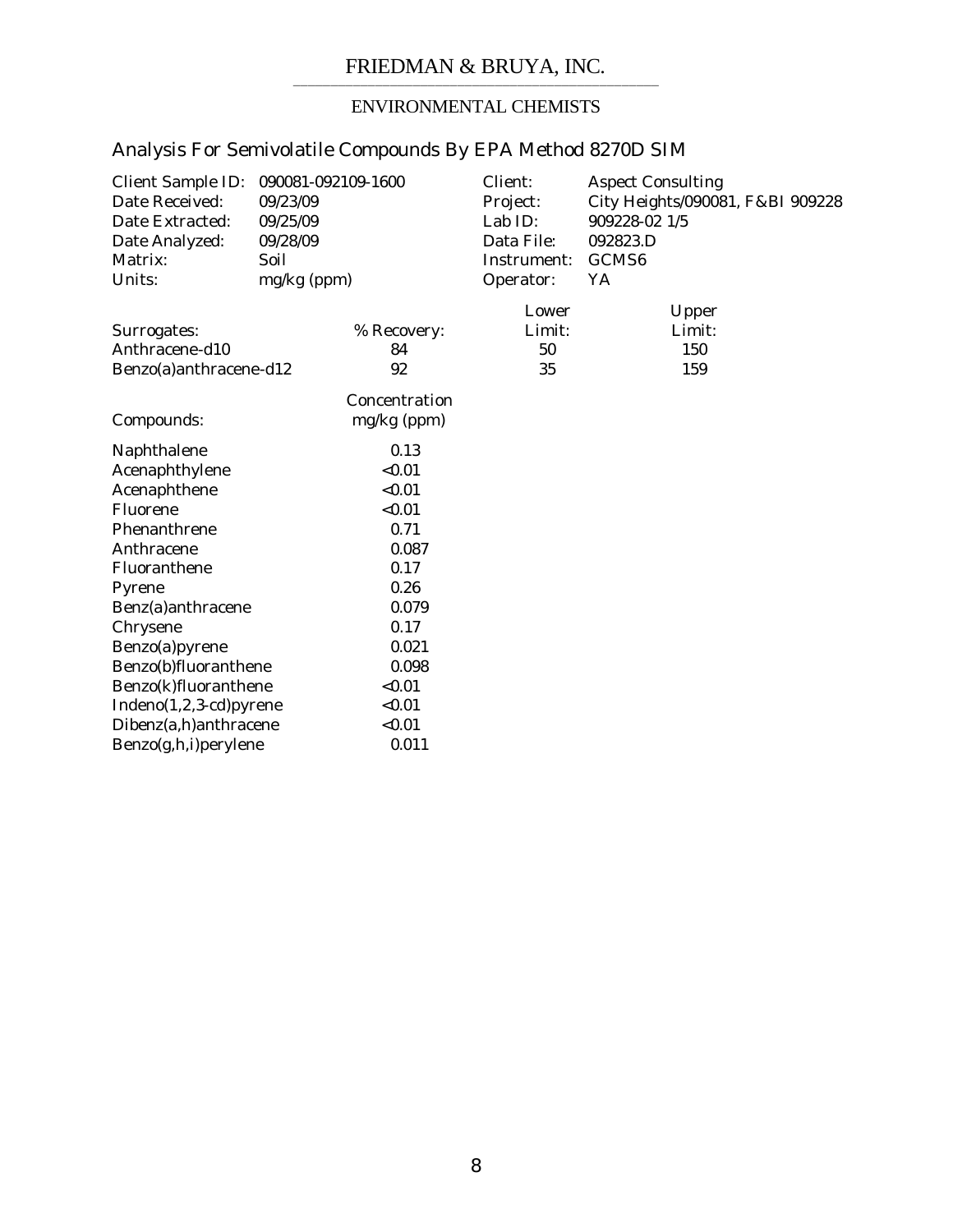# ENVIRONMENTAL CHEMISTS

| Client Sample ID:<br>Date Received:<br>Date Extracted:<br>Date Analyzed:<br>Matrix:<br>Units: | 090081-092109-1630<br>09/23/09<br>09/25/09<br>09/28/09<br>Soil<br>mg/kg (ppm) |                              | Client:<br>Project:<br>Lab ID:<br>Data File:<br>Instrument:<br>Operator: | <b>Aspect Consulting</b><br>City Heights/090081, F&BI 909228<br>909228-03 1/50<br>092829.D<br>GCMS <sub>6</sub><br>YA |
|-----------------------------------------------------------------------------------------------|-------------------------------------------------------------------------------|------------------------------|--------------------------------------------------------------------------|-----------------------------------------------------------------------------------------------------------------------|
| Surrogates:                                                                                   |                                                                               | % Recovery:                  | Lower<br>Limit:                                                          | Upper<br>Limit:                                                                                                       |
| Anthracene-d10                                                                                |                                                                               | 66                           | 50                                                                       | 150                                                                                                                   |
| Benzo(a)anthracene-d12                                                                        |                                                                               | 117                          | 35                                                                       | 159                                                                                                                   |
| Compounds:                                                                                    |                                                                               | Concentration<br>mg/kg (ppm) |                                                                          |                                                                                                                       |
| Naphthalene                                                                                   |                                                                               | 0.28                         |                                                                          |                                                                                                                       |
| Acenaphthylene                                                                                |                                                                               | < 0.1                        |                                                                          |                                                                                                                       |
| Acenaphthene                                                                                  |                                                                               | < 0.1                        |                                                                          |                                                                                                                       |
| Fluorene                                                                                      |                                                                               | < 0.1                        |                                                                          |                                                                                                                       |
| Phenanthrene                                                                                  |                                                                               | 1.4                          |                                                                          |                                                                                                                       |
| Anthracene                                                                                    |                                                                               | < 0.1                        |                                                                          |                                                                                                                       |
| Fluoranthene                                                                                  |                                                                               | 0.12                         |                                                                          |                                                                                                                       |
| Pyrene                                                                                        |                                                                               | 0.35                         |                                                                          |                                                                                                                       |
| Benz(a)anthracene                                                                             |                                                                               | 0.11                         |                                                                          |                                                                                                                       |
| Chrysene                                                                                      |                                                                               | 0.89                         |                                                                          |                                                                                                                       |
| Benzo(a)pyrene                                                                                |                                                                               | < 0.1                        |                                                                          |                                                                                                                       |
| Benzo(b)fluoranthene                                                                          |                                                                               | 0.21                         |                                                                          |                                                                                                                       |
| Benzo(k)fluoranthene                                                                          |                                                                               | < 0.1                        |                                                                          |                                                                                                                       |
| Indeno(1,2,3-cd)pyrene                                                                        |                                                                               | < 0.1                        |                                                                          |                                                                                                                       |
| Dibenz(a,h)anthracene                                                                         |                                                                               | < 0.1                        |                                                                          |                                                                                                                       |
| Benzo(g,h,i)perylene                                                                          |                                                                               | 0.10                         |                                                                          |                                                                                                                       |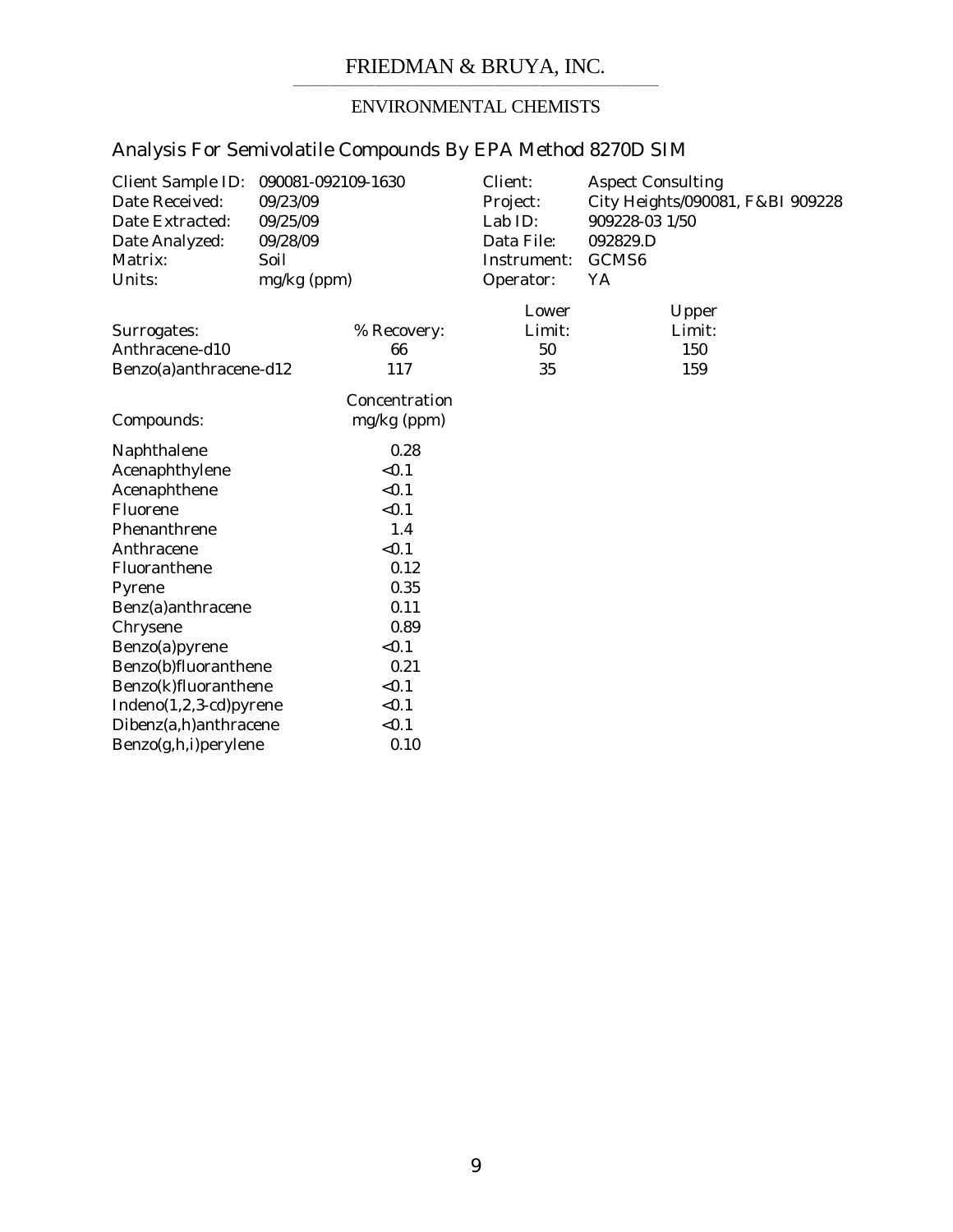## ENVIRONMENTAL CHEMISTS

| <b>Client Sample ID:</b><br>Date Received:<br>Date Extracted:<br>Date Analyzed:<br>Matrix:<br>Units: | <b>Method Blank</b><br>NA<br>09/25/09<br>09/28/09<br>Soil<br>mg/kg (ppm) |               | Client:<br>Project:<br>Lab ID:<br>Data File:<br>Instrument:<br>Operator: | <b>Aspect Consulting</b><br>City Heights/090081, F&BI 909228<br>09-1415mb 1/5<br>092807.D<br>GCMS <sub>6</sub><br>YA |
|------------------------------------------------------------------------------------------------------|--------------------------------------------------------------------------|---------------|--------------------------------------------------------------------------|----------------------------------------------------------------------------------------------------------------------|
|                                                                                                      |                                                                          |               | Lower                                                                    | Upper                                                                                                                |
| Surrogates:                                                                                          |                                                                          | % Recovery:   | Limit:                                                                   | Limit:                                                                                                               |
| Anthracene-d10                                                                                       |                                                                          | 92            | 50                                                                       | 150                                                                                                                  |
| Benzo(a)anthracene-d12                                                                               |                                                                          | 92            | 35                                                                       | 159                                                                                                                  |
|                                                                                                      |                                                                          | Concentration |                                                                          |                                                                                                                      |
| Compounds:                                                                                           |                                                                          | mg/kg (ppm)   |                                                                          |                                                                                                                      |
| Naphthalene                                                                                          |                                                                          | < 0.01        |                                                                          |                                                                                                                      |
| Acenaphthylene                                                                                       |                                                                          | < 0.01        |                                                                          |                                                                                                                      |
| Acenaphthene                                                                                         |                                                                          | < 0.01        |                                                                          |                                                                                                                      |
| Fluorene                                                                                             |                                                                          | < 0.01        |                                                                          |                                                                                                                      |
| Phenanthrene                                                                                         |                                                                          | < 0.01        |                                                                          |                                                                                                                      |
| Anthracene                                                                                           |                                                                          | < 0.01        |                                                                          |                                                                                                                      |
| Fluoranthene                                                                                         |                                                                          | < 0.01        |                                                                          |                                                                                                                      |
| Pyrene                                                                                               |                                                                          | < 0.01        |                                                                          |                                                                                                                      |
| Benz(a)anthracene                                                                                    |                                                                          | < 0.01        |                                                                          |                                                                                                                      |
| Chrysene                                                                                             |                                                                          | < 0.01        |                                                                          |                                                                                                                      |
| Benzo(a)pyrene                                                                                       |                                                                          | < 0.01        |                                                                          |                                                                                                                      |
| Benzo(b)fluoranthene                                                                                 |                                                                          | < 0.01        |                                                                          |                                                                                                                      |
| Benzo(k)fluoranthene                                                                                 |                                                                          | < 0.01        |                                                                          |                                                                                                                      |
| Indeno(1,2,3-cd)pyrene                                                                               |                                                                          | < 0.01        |                                                                          |                                                                                                                      |
| Dibenz(a,h)anthracene                                                                                |                                                                          | < 0.01        |                                                                          |                                                                                                                      |
| Benzo(g,h,i)perylene                                                                                 |                                                                          | < 0.01        |                                                                          |                                                                                                                      |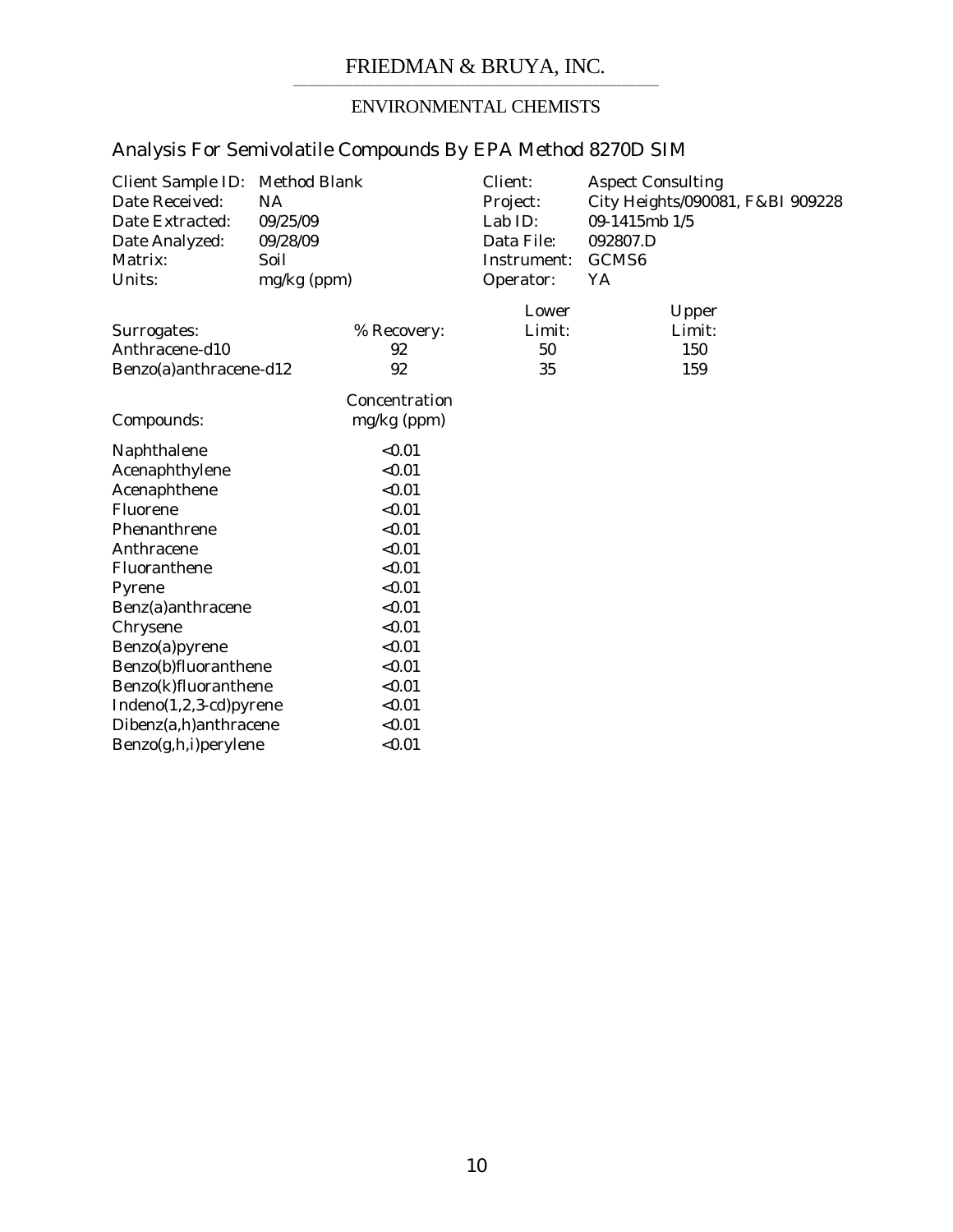### ENVIRONMENTAL CHEMISTS

Date of Report: 09/30/09 Date Received: 09/23/09 Project: City Heights/090081, F&BI 909228

### **QUALITY ASSURANCE RESULTS FOR THE ANALYSIS OF SOIL SAMPLES FOR TOTAL METALS USING EPA METHOD 200.8**

Laboratory Code: 909243-01 (Duplicate)

|               |                        |        | Relative  |                   |            |  |
|---------------|------------------------|--------|-----------|-------------------|------------|--|
|               |                        | Sample | Duplicate | Percent           | Acceptance |  |
| Analyte       | <b>Reporting Units</b> | Result | Result    | <b>Difference</b> | Criteria   |  |
| Chromium      | $mg/kg$ (ppm)          | 12.9   | 12.5      | 3                 | $0 - 20$   |  |
| Arsenic       | $mg/kg$ (ppm)          | 3.66   | 3.19      | 14                | $0 - 20$   |  |
| Selenium      | $mg/kg$ (ppm)          | $<$ 1  | $<$ 1     | nm                | $0 - 20$   |  |
| Silver        | $mg/kg$ (ppm)          | $<$ 1  | ${<}1$    | nm                | $0 - 20$   |  |
| Cadmium       | $mg/kg$ (ppm)          | $<$ 1  | $<$ 1     | nm                | $0 - 20$   |  |
| <b>Barium</b> | mg/kg (ppm)            | 83.4   | 82.1      | 2                 | $0 - 20$   |  |
| Lead          | $mg/kg$ (ppm)          | 5.99   | 5.59      | 7                 | $0 - 20$   |  |

Laboratory Code: 909243-01 (Matrix Spike)

|               |                        |            |        | Percent          |            |
|---------------|------------------------|------------|--------|------------------|------------|
|               |                        | Spike      | Sample | Recovery         | Acceptance |
| Analyte       | <b>Reporting Units</b> | Level      | Result | MS               | Criteria   |
| Chromium      | $mg/kg$ (ppm)          | 50         | 12.9   | 100 <sub>b</sub> | 50-150     |
| Arsenic       | $mg/kg$ (ppm)          | 10         | 3.66   | 84 b             | 50-150     |
| Selenium      | $mg/kg$ (ppm)          | $\sqrt{5}$ | $<$ 1  | 70               | 50-150     |
| <b>Silver</b> | $mg/kg$ (ppm)          | 10         | $<$ 1  | 98               | 50-150     |
| Cadmium       | $mg/kg$ (ppm)          | 10         | ${<}1$ | 102              | 50-150     |
| Barium        | $mg/kg$ (ppm)          | 50         | 83.4   | 119 <sub>b</sub> | 50-150     |
| Lead          | $mg/kg$ (ppm)          | 20         | 5.99   | 98 b             | 50-150     |

Laboratory Code: Laboratory Control Sample

|               |                        | Spike | Percent<br>Recovery | Acceptance |
|---------------|------------------------|-------|---------------------|------------|
| Analyte       | <b>Reporting Units</b> | Level | LCS                 | Criteria   |
| Chromium      | $mg/kg$ (ppm)          | 50    | 116                 | 70-130     |
| Arsenic       | $mg/kg$ (ppm)          | 10    | 108                 | 70-130     |
| Selenium      | mg/kg (ppm)            | 5     | 109                 | 70-130     |
| <b>Silver</b> | $mg/kg$ (ppm)          | 10    | 111                 | 70-130     |
| Cadmium       | $mg/kg$ (ppm)          | 10    | 113                 | 70-130     |
| Barium        | $mg/kg$ (ppm)          | 50    | 111                 | 70-130     |
| Lead          | $mg/kg$ (ppm)          | 20    | 111                 | 70-130     |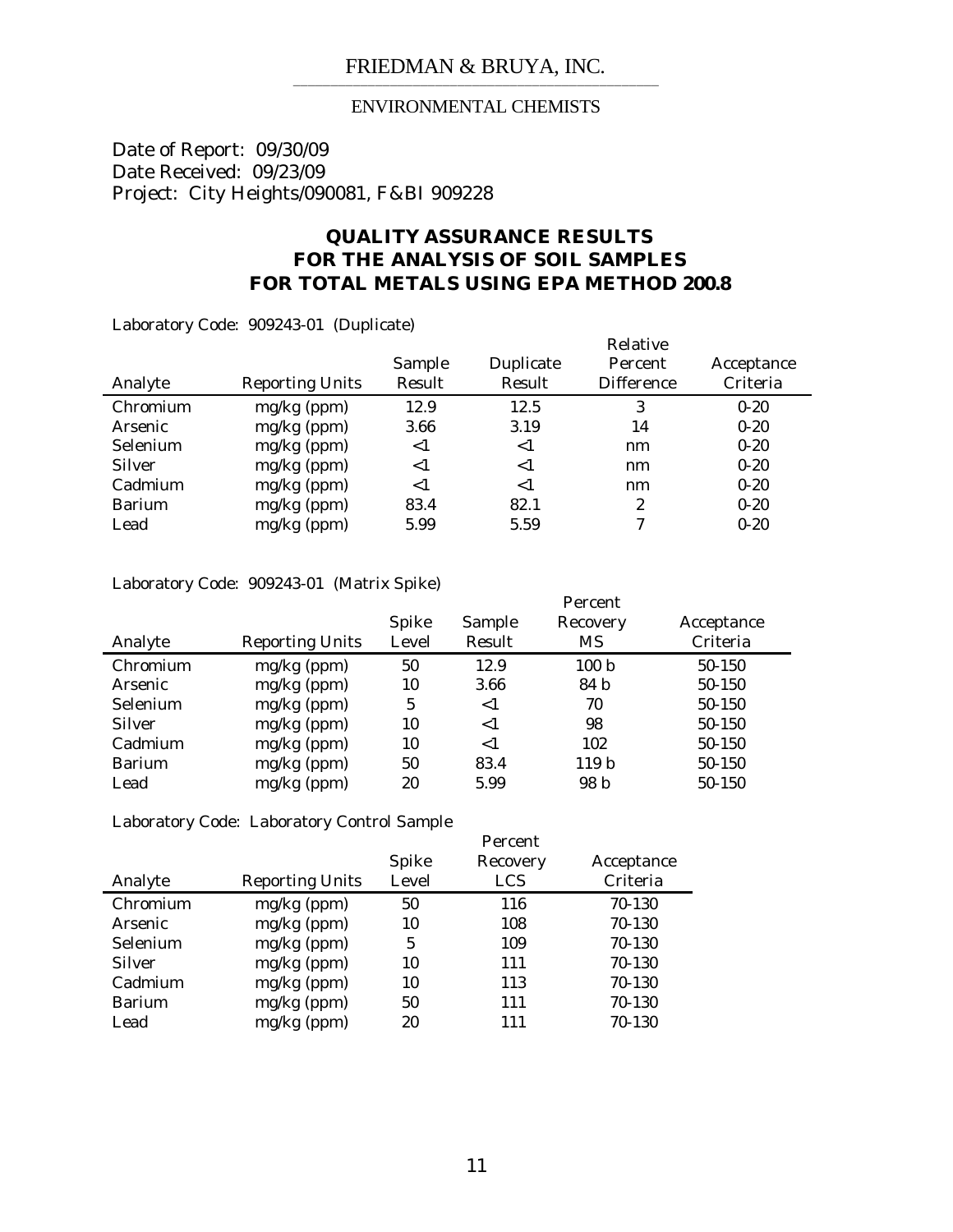### ENVIRONMENTAL CHEMISTS

Date of Report: 09/30/09 Date Received: 09/23/09 Project: City Heights/090081, F&BI 909228

## **QUALITY ASSURANCE RESULTS FOR THE ANALYSIS OF SOIL SAMPLES FOR TOTAL MERCURY USING EPA METHOD 1631E**

Laboratory Code: 909243-01 (Matrix Spike)

| Analyte | Reporting<br>Units | <b>Spike</b><br>Level | Sample<br>Result | Percent<br>Recover | Percent<br>Recovery<br><b>MSD</b> | Acceptance<br>Criteria | <b>RPD</b><br>(Limit 20) |
|---------|--------------------|-----------------------|------------------|--------------------|-----------------------------------|------------------------|--------------------------|
|         |                    |                       |                  | MS                 |                                   |                        |                          |
| Mercury | $mg/kg$ (ppm)      | 0.125                 | ${<}0.2$         | 105                | 109                               | $50-150$               | 4                        |

Laboratory Code: Laboratory Control Sample

|         |               |       | Percent |            |
|---------|---------------|-------|---------|------------|
|         | Reporting     | Spike | Recover | Acceptance |
| Analyte | <b>Units</b>  | Level | y LCS   | Criteria   |
| Mercury | $mg/kg$ (ppm) | 0.125 | 117     | 70-130     |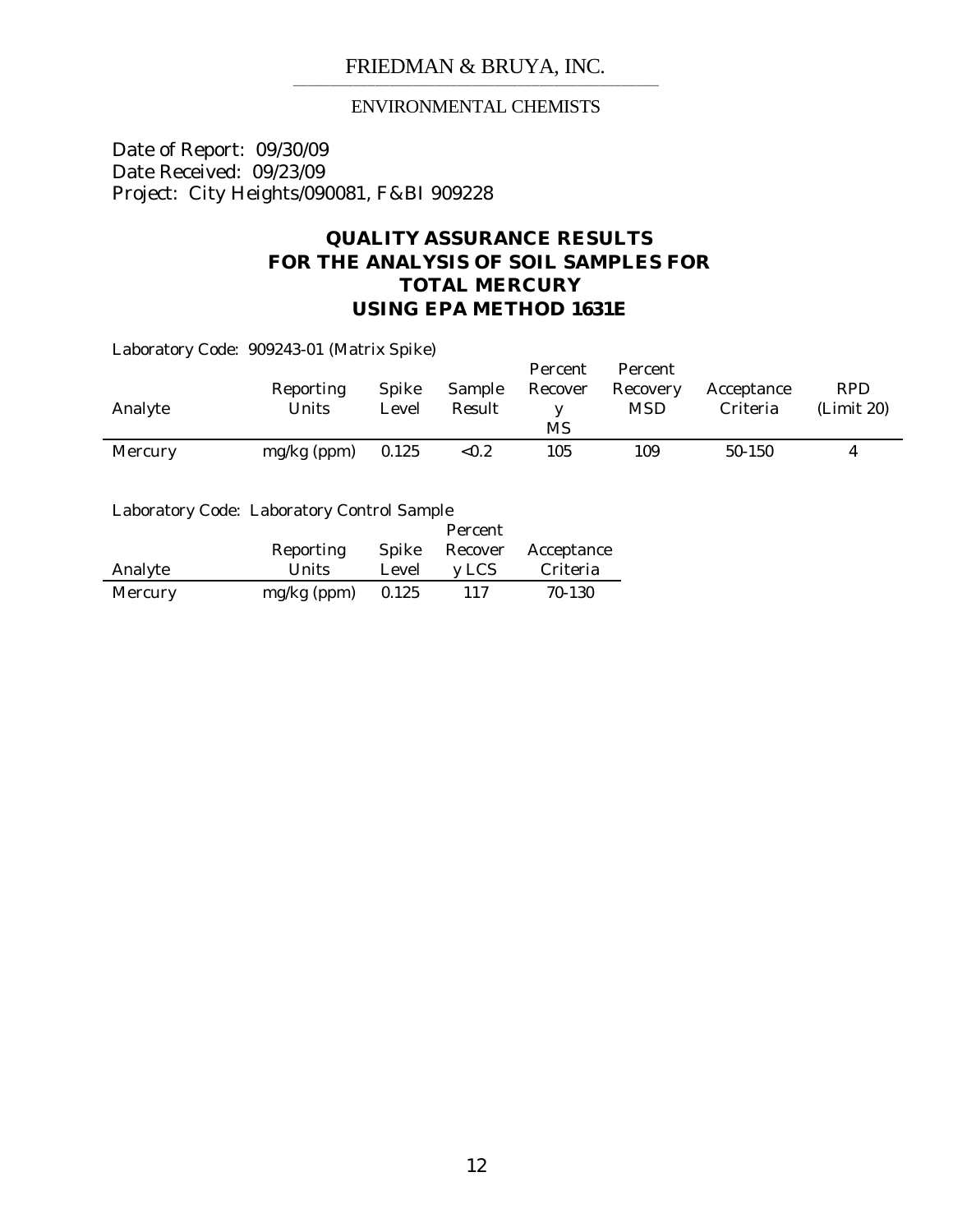### ENVIRONMENTAL CHEMISTS

Date of Report: 09/30/09 Date Received: 09/23/09 Project: City Heights/090081, F&BI 909228

### **QUALITY ASSURANCE RESULTS FOR THE ANALYSIS OF SOIL SAMPLES FOR PNA'S BY EPA METHOD 8270D SIM**

Laboratory Code: 909253-07 (Duplicate)

|                          | Reporting<br>Units | Sample<br>Result | Duplicate<br>Result | <b>Relative Percent</b><br><b>Difference</b> |
|--------------------------|--------------------|------------------|---------------------|----------------------------------------------|
| Analyte                  |                    |                  |                     | (Limit 20)                                   |
| Naphthalene              | $mg/kg$ (ppm)      | < 0.01           | < 0.01              | nm                                           |
| Acenaphthylene           | mg/kg (ppm)        | < 0.01           | < 0.01              | nm                                           |
| Acenaphthene             | $mg/kg$ (ppm)      | < 0.01           | < 0.01              | nm                                           |
| Fluorene                 | $mg/kg$ (ppm)      | < 0.01           | 0.011               | nm                                           |
| Phenanthrene             | $mg/kg$ (ppm)      | 0.021            | 0.038               | 58 a                                         |
| Anthracene               | $mg/kg$ (ppm)      | < 0.01           | < 0.01              | nm                                           |
| Fluoranthene             | $mg/kg$ (ppm)      | < 0.01           | < 0.01              | nm                                           |
| Pyrene                   | mg/kg (ppm)        | 0.011            | 0.018               | 48 a                                         |
| Benz(a)anthracene        | $mg/kg$ (ppm)      | < 0.01           | < 0.01              | nm                                           |
| Chrysene                 | $mg/kg$ (ppm)      | < 0.01           | < 0.01              | nm                                           |
| Benzo(b)fluoranthene     | $mg/kg$ (ppm)      | < 0.01           | < 0.01              | nm                                           |
| Benzo(k)fluoranthene     | $mg/kg$ (ppm)      | < 0.01           | < 0.01              | nm                                           |
| Benzo(a)pyrene           | $mg/kg$ (ppm)      | < 0.01           | < 0.01              | nm                                           |
| $Indeno(1,2,3-cd)pyrene$ | $mg/kg$ (ppm)      | < 0.01           | < 0.01              | nm                                           |
| Dibenz(a,h)anthracene    | $mg/kg$ (ppm)      | < 0.01           | < 0.01              | nm                                           |
| Benzo(g,h,i) perylene    | mg/kg (ppm)        | < 0.01           | < 0.01              | nm                                           |

Laboratory Code: 909253-07 (Matrix Spike)

|                          |               |       |        | Percent  |            |
|--------------------------|---------------|-------|--------|----------|------------|
|                          | Reporting     | Spike | Sample | Recovery | Acceptance |
| Analyte                  | Units         | Level | Result | MS       | Criteria   |
| Naphthalene              | $mg/kg$ (ppm) | 0.17  | < 0.01 | 94       | 26-148     |
| Acenaphthylene           | $mg/kg$ (ppm) | 0.17  | < 0.01 | 92       | 40-131     |
| Acenaphthene             | $mg/kg$ (ppm) | 0.17  | < 0.01 | 99       | 58-108     |
| Fluorene                 | $mg/kg$ (ppm) | 0.17  | < 0.01 | 107      | 57-113     |
| Phenanthrene             | $mg/kg$ (ppm) | 0.17  | 0.021  | 102      | 30-138     |
| Anthracene               | $mg/kg$ (ppm) | 0.17  | < 0.01 | 99       | 42-132     |
| Fluoranthene             | $mg/kg$ (ppm) | 0.17  | < 0.01 | 100      | 45-145     |
| Pyrene                   | $mg/kg$ (ppm) | 0.17  | 0.011  | 103      | 44-139     |
| Benz(a)anthracene        | $mg/kg$ (ppm) | 0.17  | < 0.01 | 87       | 47-113     |
| Chrysene                 | $mg/kg$ (ppm) | 0.17  | < 0.01 | 92       | 45-122     |
| Benzo(b)fluoranthene     | $mg/kg$ (ppm) | 0.17  | < 0.01 | 100      | 24-145     |
| Benzo(k)fluoranthene     | $mg/kg$ (ppm) | 0.17  | < 0.01 | 100      | 51-118     |
| Benzo(a)pyrene           | $mg/kg$ (ppm) | 0.17  | < 0.01 | 94       | 30-134     |
| $Indeno(1,2,3-cd)pyrene$ | $mg/kg$ (ppm) | 0.17  | < 0.01 | 92       | 40-138     |
| Dibenz(a,h)anthracene    | $mg/kg$ (ppm) | 0.17  | < 0.01 | 95       | 51-122     |
| Benzo(g,h,i)perylene     | $mg/kg$ (ppm) | 0.17  | < 0.01 | 94       | 54-115     |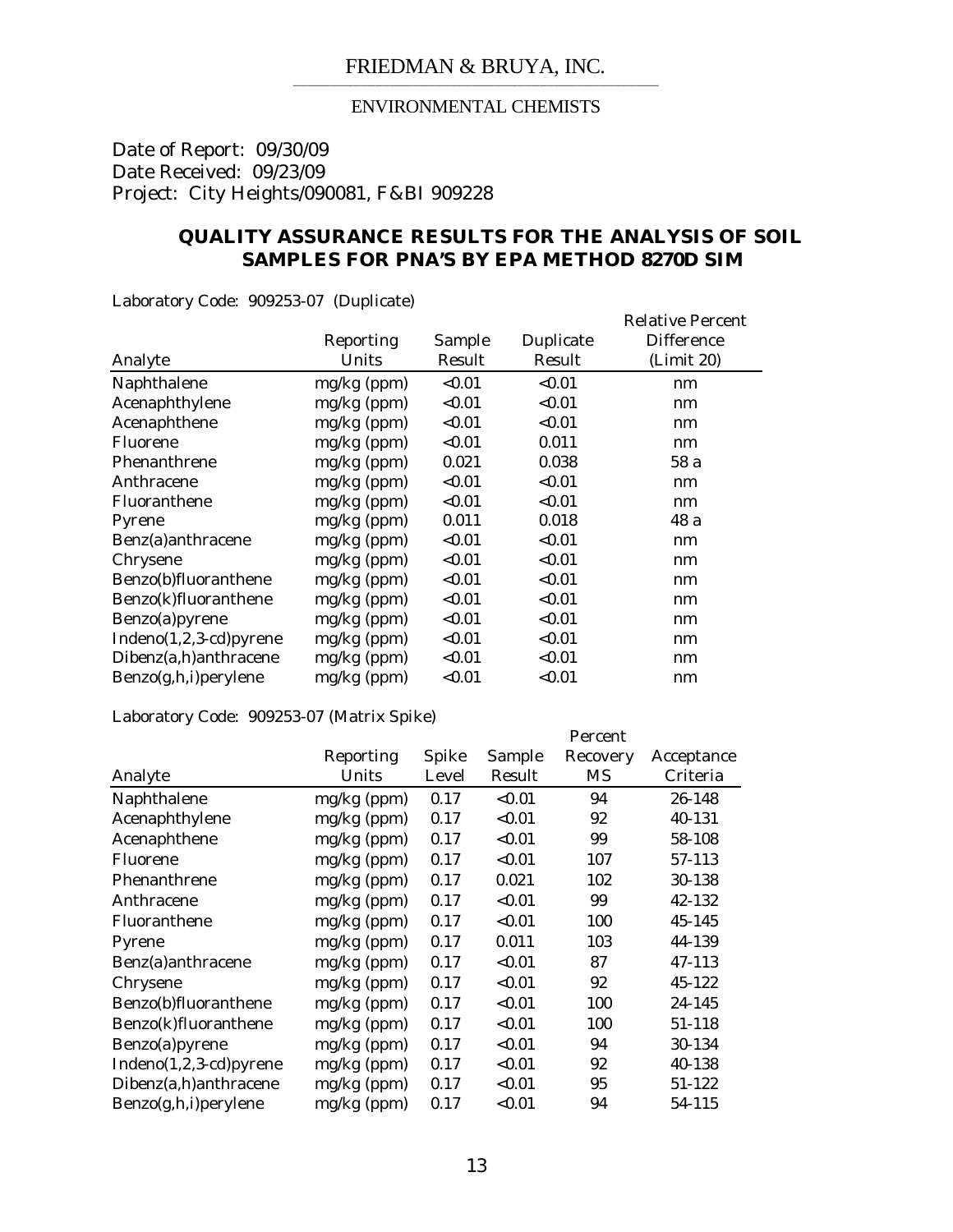### ENVIRONMENTAL CHEMISTS

Date of Report: 09/30/09 Date Received: 09/23/09 Project: City Heights/090081, F&BI 909228

### **QUALITY ASSURANCE RESULTS FOR THE ANALYSIS OF SOIL SAMPLES FOR PNA'S BY EPA METHOD 8270D SIM**

Laboratory Code: Laboratory Control Sample

|                          |               |       | Percent    | Percent     |            |                  |
|--------------------------|---------------|-------|------------|-------------|------------|------------------|
|                          | Reporting     | Spike | Recovery   | Recovery    | Acceptance | <b>RPD</b>       |
| Analyte                  | Units         | Level | <b>LCS</b> | <b>LCSD</b> | Criteria   | (Limit 20)       |
| Naphthalene              | $mg/kg$ (ppm) | 0.17  | 82         | 87          | 72-112     | 6                |
| Acenaphthylene           | mg/kg (ppm)   | 0.17  | 81         | 85          | 68-112     | $\overline{5}$   |
| Acenaphthene             | $mg/kg$ (ppm) | 0.17  | 83         | 88          | 70-111     | $\boldsymbol{6}$ |
| Fluorene                 | $mg/kg$ (ppm) | 0.17  | 83         | 87          | 69-110     | $\overline{5}$   |
| Phenanthrene             | mg/kg (ppm)   | 0.17  | 82         | 87          | 68-111     | $\boldsymbol{6}$ |
| Anthracene               | mg/kg (ppm)   | 0.17  | 74         | 78          | 67-110     | $\overline{5}$   |
| Fluoranthene             | $mg/kg$ (ppm) | 0.17  | 81         | 84          | 68-114     | $\overline{4}$   |
| Pyrene                   | $mg/kg$ (ppm) | 0.17  | 81         | 83          | 68-114     | 2                |
| Benz(a)anthracene        | $mg/kg$ (ppm) | 0.17  | 77         | 78          | 58-108     | 1                |
| Chrysene                 | mg/kg (ppm)   | 0.17  | 83         | 86          | 64-115     | 4                |
| Benzo(b)fluoranthene     | mg/kg (ppm)   | 0.17  | 86         | 90          | 54-119     | 5                |
| Benzo(k)fluoranthene     | $mg/kg$ (ppm) | 0.17  | 91         | 93          | 61-123     | $\boldsymbol{2}$ |
| Benzo(a)pyrene           | mg/kg (ppm)   | 0.17  | 80         | 82          | 54-111     | $\overline{c}$   |
| $Indeno(1,2,3-cd)pyrene$ | mg/kg (ppm)   | 0.17  | 80         | 86          | 52-118     | 7                |
| Dibenz(a,h)anthracene    | mg/kg (ppm)   | 0.17  | 85         | 88          | 57-119     | 3                |
| Benzo(g,h,i)perylene     | mg/kg (ppm)   | 0.17  | 84         | 88          | 60-116     | $\overline{5}$   |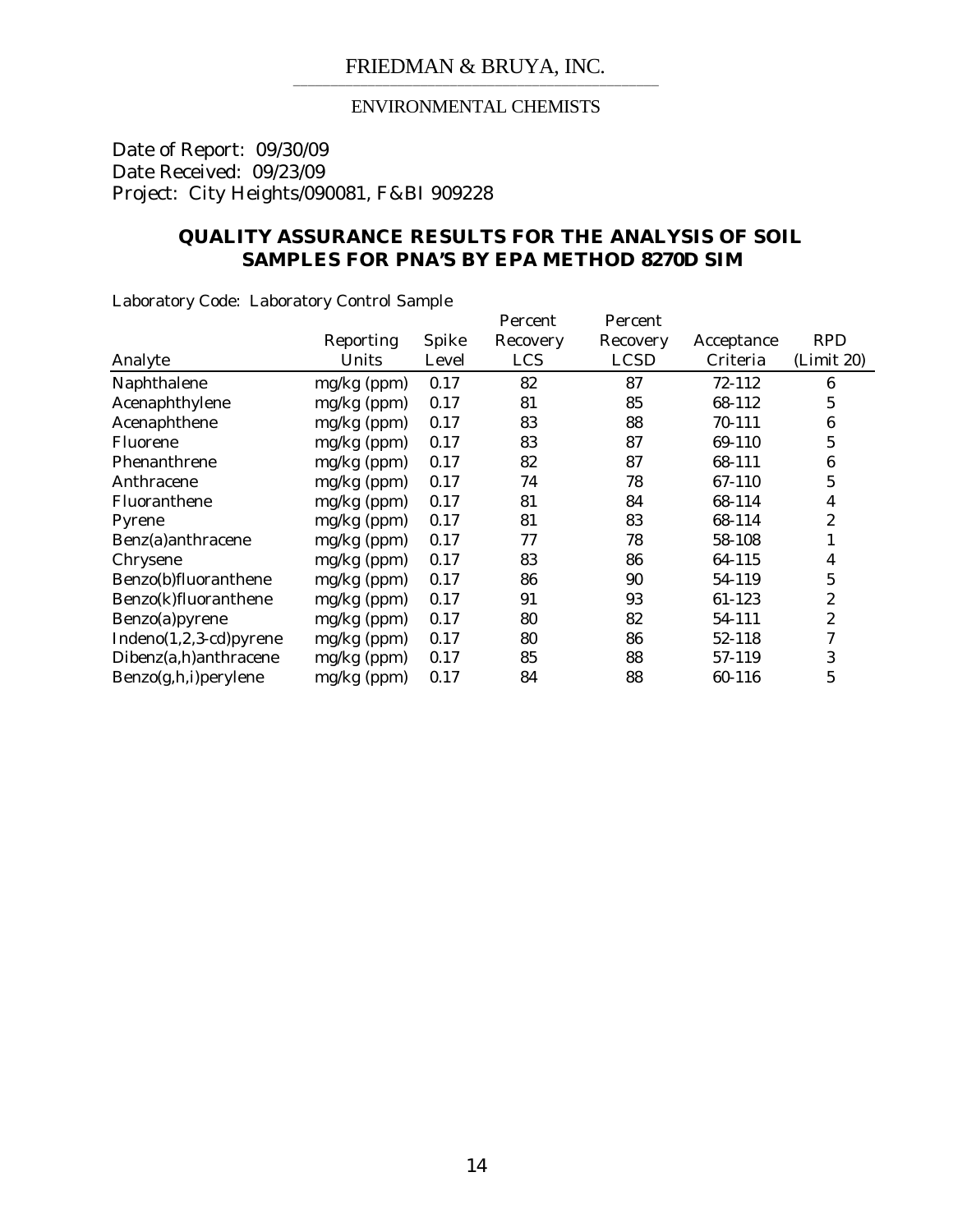### ENVIRONMENTAL CHEMISTS

## **Data Qualifiers & Definitions**

a - The analyte was detected at a level less than five times the reporting limit. The RPD results may not provide reliable information on the variability of the analysis.

A1 – More than one compound of similar molecule structure was identified with equal probability.

b - The analyte was spiked at a level that was less than five times that present in the sample. Matrix spike recoveries may not be meaningful.

ca - The calibration results for this range fell outside of acceptance criteria. The value reported is an estimate.

c - The presence of the analyte indicated may be due to carryover from previous sample injections.

d - The sample was diluted. Detection limits may be raised due to dilution.

ds - The sample was diluted. Detection limits are raised due to dilution and surrogate recoveries may not be meaningful.

dv - Insufficient sample was available to achieve normal reporting limits and limits are raised accordingly.

fb - The analyte indicated was found in the method blank. The result should be considered an estimate.

fc – The compound is a common laboratory and field contaminant.

hr - The sample and duplicate were reextracted and reanalyzed. RPD results were still outside of control limits. The variability is attributed to sample inhomogeneity.

ht - The sample was extracted outside of holding time. Results should be considered estimates.

ip - Recovery fell outside of normal control limits. Compounds in the sample matrix interfered with the quantitation of the analyte.

j – The result is below normal reporting limits. The value reported is an estimate.

J - The internal standard associated with the analyte is out of control limits. The reported concentration is an estimate.

jl - The analyte result in the laboratory control sample is out of control limits. The reported  $\alpha$ oncentration should be considered an estimate.

jr - The rpd result in laboratory control sample associated with the analyte is out of control limits. The reported concentration should be considered an estimate.

js - The surrogate associated with the analyte is out of control limits. The reported concentration should be considered an estimate.

lc - The presence of the compound indicated is likely due to laboratory contamination.

L - The reported concentration was generated from a library search.

nm - The analyte was not detected in one or more of the duplicate analyses. Therefore, calculation of the RPD is not applicable.

pc – The sample was received in a container not approved by the method. The value reported should be considered an estimate.

pr – The sample was received with incorrect preservation. The value reported should be considered an estimate.

ve - The value reported exceeded the calibration range established for the analyte. The reported concentration should be considered an estimate.

vo - The value reported fell outside the control limits established for this analyte.

x - The pattern of peaks present is not indicative of diesel.

y - The pattern of peaks present is not indicative of motor oil.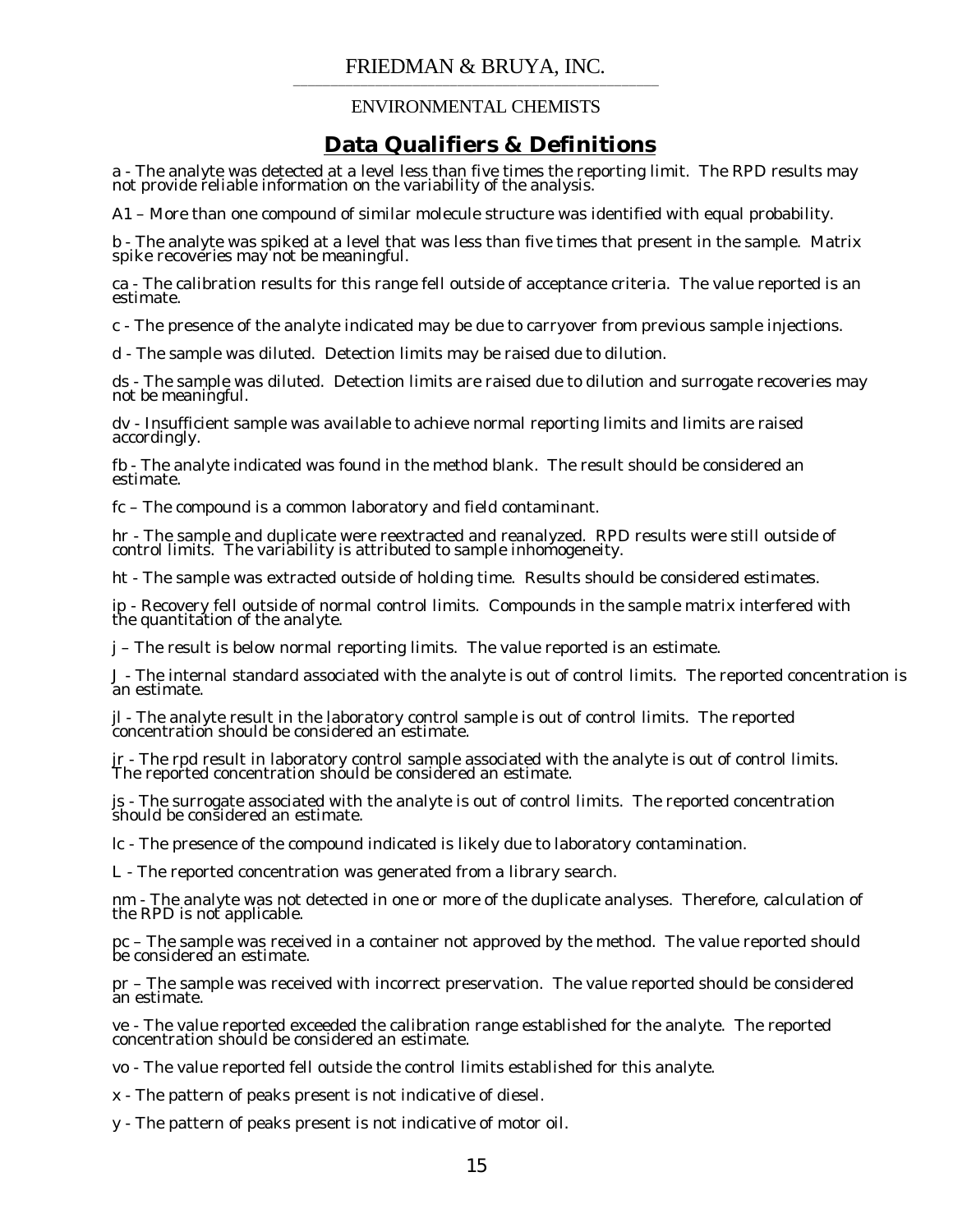

### **AQUATIC RESEARCH INCORPORATED LABORATORY & CONSULTING SERVICES**

3927 AURORA AVENUE NORTH, SEATTLE, WA 98103 PHONE: (206) 632-2715 FAX: (206) 632-2417

| <b>CASE FILE NUMBER:</b>                                             | <b>FBI004-99</b> | PAGE 1         |          |
|----------------------------------------------------------------------|------------------|----------------|----------|
| <b>REPORT DATE:</b>                                                  | 09/28/09         |                |          |
| DATE SAMPLED:                                                        | 09/21/09         | DATE RECEIVED: | 09/25/09 |
| FINAL REPORT, LABORATORY ANALYSIS OF SELECTED PARAMETERS ON SEDIMENT |                  |                |          |
| SAMPLES FROM FRIEDMAN & BRUYA. INC. / PROJECT NO. 909228             |                  |                |          |

#### **CASE NARRATIVE**

Three sediment samples were received by the laboratory in good condition. Analysis was performed according to the chain of custody received with the samples. No difficulties were encountered in the preparation or analysis

 $\mathcal{A}$ 

#### **SAMPLE DATA**

|                    | TOC  |
|--------------------|------|
| SAMPLE ID          | (%)  |
| 090081-092109-1500 | 45.0 |
| 090081-092109-1600 | 9.23 |
| 090081-092109-1630 | 26 8 |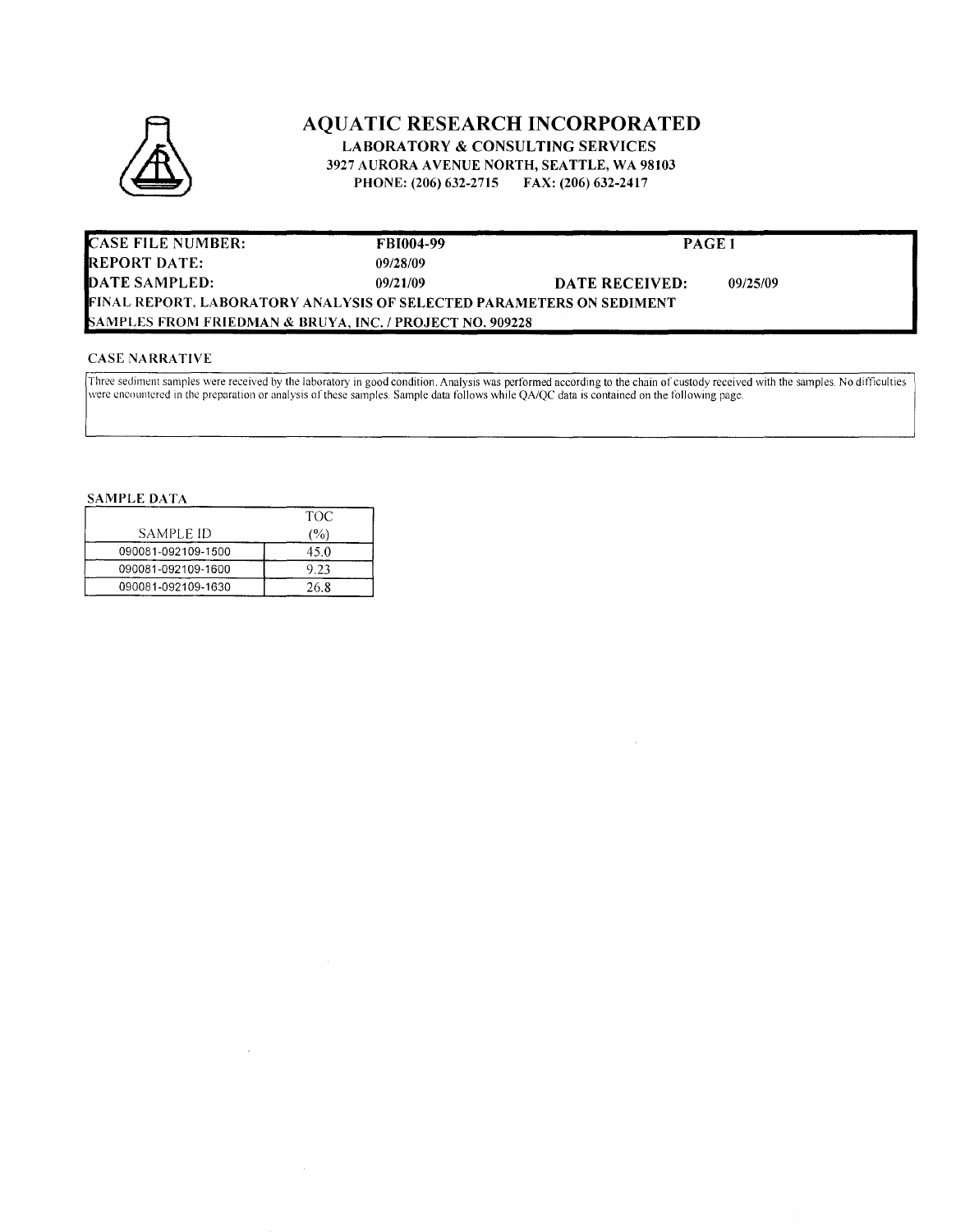

# **AQUATIC RESEARCH INCORPORATED**

**LABORATORY & CONSULTING SERVICES** 3927 AURORA AVENUE NORTH, SEATTLE, WA 98103 PHONE: (206) 632-2715 FAX: (206) 632-2417

| <b>CASE FILE NUMBER:</b>                                             | <b>FBI004-99</b> | PAGE <sub>2</sub> |          |
|----------------------------------------------------------------------|------------------|-------------------|----------|
| IREPORT DATE:-                                                       | 09/28/09         |                   |          |
| DATE SAMPLED:                                                        | 09/21/09         | DATE RECEIVED:    | 09/25/09 |
| FINAL REPORT, LABORATORY ANALYSIS OF SELECTED PARAMETERS ON SEDIMENT |                  |                   |          |
| <b>SAMPLES FROM FRIEDMAN &amp; BRUYA, INC. / PROJECT NO. 909228</b>  |                  |                   |          |

#### **QA/QC DATA**

| OC PARAMETER         | TOC                |  |
|----------------------|--------------------|--|
|                      | (%)                |  |
| METHOD               | <b>EPA 9060</b>    |  |
| DATE ANALYZED        | 09/28/09           |  |
| DETECTION LIMIT      | 0.01               |  |
|                      |                    |  |
| <b>DUPLICATE</b>     |                    |  |
| <b>SAMPLE ID</b>     | 090081-092109-1500 |  |
| ORIGINAL             | 45.0               |  |
| DUPLICATE            | 44.2               |  |
| RPD                  | 1.77%              |  |
|                      |                    |  |
| <b>SPIKE SAMPLE</b>  |                    |  |
|                      |                    |  |
| SAMPLE ID            |                    |  |
| ORIGINAL             |                    |  |
| <b>SPIKED SAMPLE</b> |                    |  |
| <b>SPIKE ADDED</b>   |                    |  |
| % RECOVERY           | NΑ                 |  |
|                      |                    |  |
| <b>OC CHECK</b>      |                    |  |
|                      |                    |  |
| FOUND                | 3.41               |  |
| TRUE                 | 3.35               |  |
| % RECOVERY           | 101.67%            |  |
|                      |                    |  |
| <b>BLANK</b>         | < 0.01             |  |

RPD = RELATIVE PERCENT DIFFERENCE.<br>NA = NOT APPLICABLE OR NOT AVAILABLE.<br>NC = NOT CALCULABLE DUE TO ONE OR MORE VALUES BEING BELOW THE DETECTION LIMIT.<br>OR = RECOVERY NOT CALCULABLE DUE TO SPIKE SAMPLE OUT OF RANGE OR SPIKE

#### **SUBMITTED BY:**

Steven Lazoff Laboratory Director